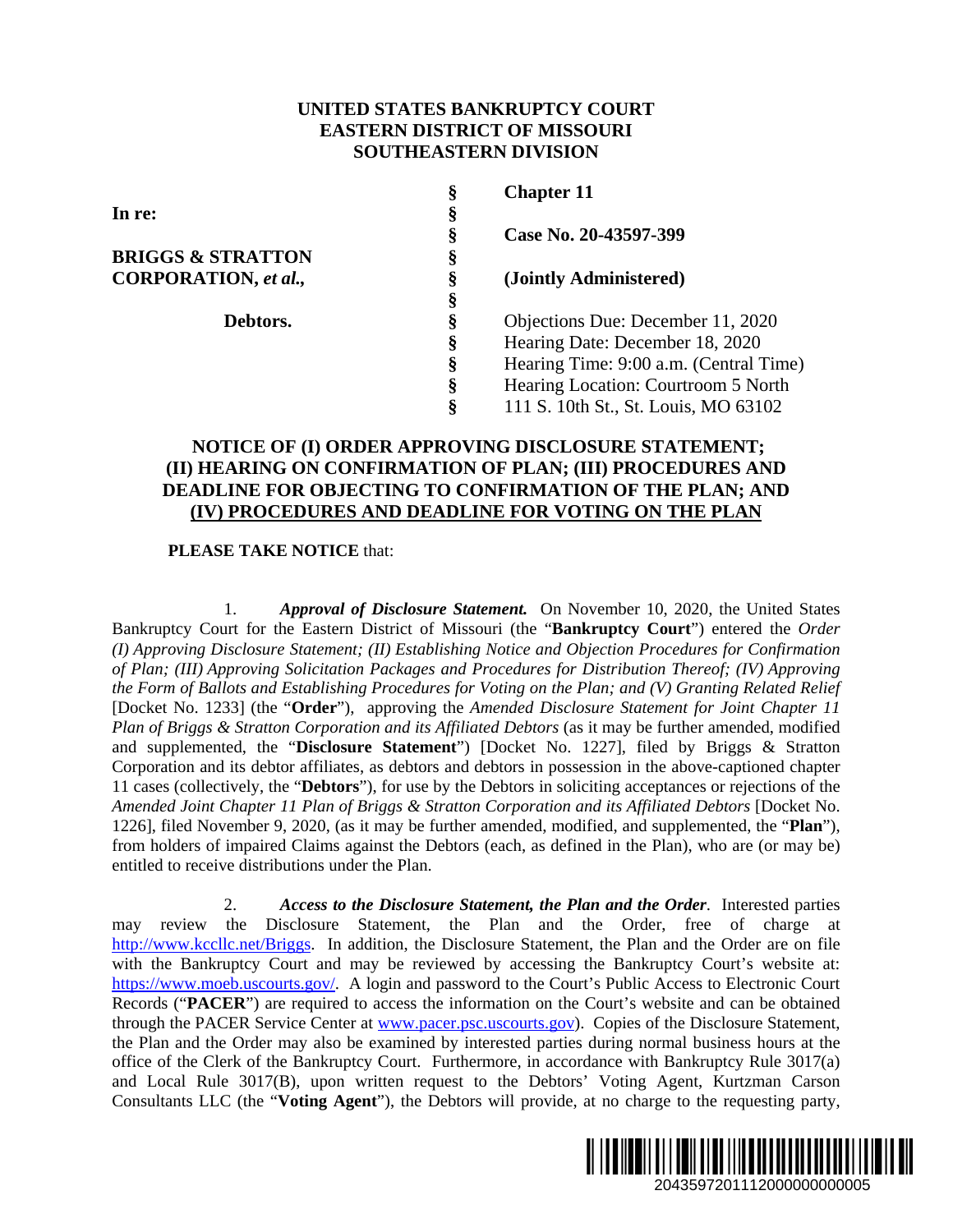copies of the Disclosure Statement, the Plan, or the Order. Such requests shall be made to the Voting Agent at the following address or e-mail:

| If by standard or overnight mail or hand delivery: | If by e-mail          |
|----------------------------------------------------|-----------------------|
| <b>Briggs Ballot Processing Center</b>             |                       |
| $c/\sigma$ KCC                                     | BriggsInfo@kccllc.com |
| 222 N. Pacific Coast Highway, Suite 300            |                       |
| El Segundo, CA 90245                               |                       |

3. *Confirmation Hearing.* A hearing (the "**Confirmation Hearing**") to consider confirmation of the Plan will be held on **December 18, 2020 at 9:00 a.m. (Central Time)**, in the United States Bankruptcy Court for the Eastern District of Missouri, 5th Floor, North Courtroom, Thomas F. Eagleton United States Courthouse, 111 South Tenth Street, St. Louis, Missouri. The Confirmation Hearing may be continued from time to time without further notice other than the announcement by the Debtors at the Confirmation Hearing or any continued hearing or as indicated in any notice of agenda for matters scheduled for hearing filed by the Debtors with the Bankruptcy Court, and the Plan may be amended or modified, if necessary, prior to, during, or as a result of the Confirmation Hearing, without further notice to interested parties.

4. *Objection Deadline.* Pursuant to Local Rule 3020(A) of the Local Rules of Bankruptcy Procedure for the Eastern District of Missouri (the "**Local Rules**"), the Order establishes **December 11, 2020 at 5:00 p.m. (Central Time)** (the "**Objection Deadline**") as the last day for filing and serving written objections to confirmation of the Plan.

5. *Objections to Confirmation*. Responses and objections, if any, to confirmation of the Plan must:

- (a) be in writing;
- (b) state the name and address of the objecting party and the amount and nature of the Claim or Interest of such party;
- (c) state with particularity the basis and nature of any objection;
- (d) conform to the Federal Rules of Bankruptcy Procedure (the "**Bankruptcy Rules**") and the Local Rules;
- (e) be filed with the Bankruptcy Court (i) by registered users of the Bankruptcy Court's case filing system, electronically in accordance with the Bankruptcy Rules and the Local Rules and (ii) by all other parties in interest, in writing with the United States Bankruptcy Court Clerk's Office, 111 S. 10th Street, 4th Floor, St. Louis, Missouri 63102; and
- (f) be filed and served so as to be received no later than the Objection Deadline by the Court and the Notice Parties.

6. Pursuant to Local Rule  $3020(A)$ , objections to confirmation of the Plan must also be served on (i) the plan proponent, (ii) any parties on the Local Rule 9013-3(D) Master Service List, and (iii) any entity making a written request. In accordance with Local Rule 3020(A), objections must be served on the following parties: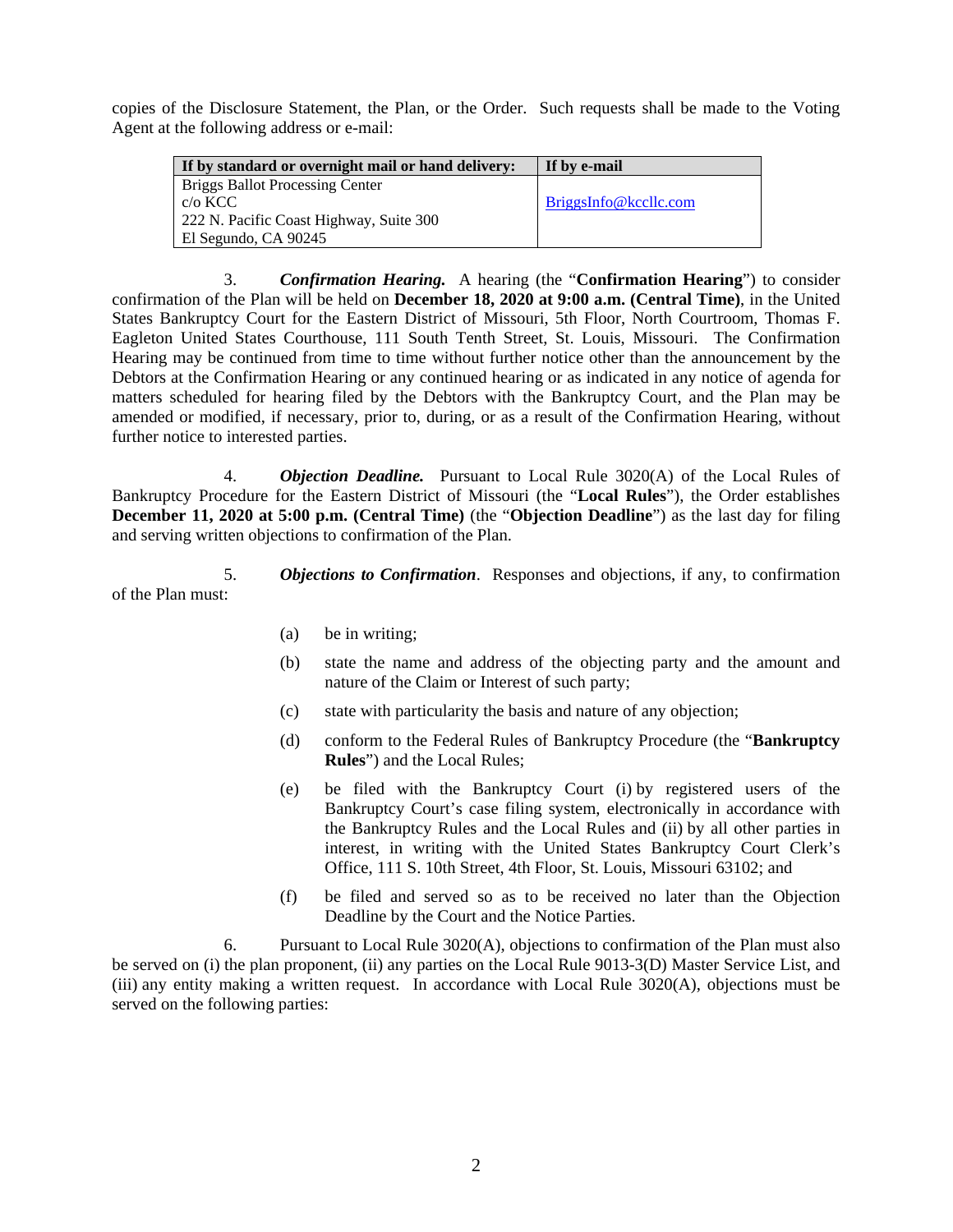#### *Debtors*

Briggs & Stratton Corporation, *et al.*  c/o Kurtzman Carson Consultants LLC, 222 N. Pacific Coast Highway Suite 300 El Segundo, California 90245

### *Attorneys to the Debtors*

Weil, Gotshal & Manges LLP 767 Fifth Avenue New York, New York 10153 Attn: Ronit J. Berkovich, Esq. Debora A. Hoehne, Esq. Martha E. Martir, Esq. Email: ronit.berkovich@weil.com debora.hoehne@weil.com martha.martir@weil.com

### *Attorneys to the Creditors' Committee*

Brown Rudnick LLP 7 Times Square New York, New York 10036 Attn.: Robert J. Stark, Esq. Oksana P. Lashko, Esq. Andrew M. Carty, Esq. Email: rstark@brownrudnick.com olashko@brownrudnick.com acarty@brownrudnick.com

### *Office of the U.S. Trustee*

Office of the U.S. Trustee for the Eastern District of Missouri 111 South 10th Street Suite 6.353 St. Louis, Missouri 63102 Attn: Sirena T. Wilson, Esq. Email: sirena.wilson@usdoj.gov

#### *Attorneys to the Debtors*

Carmody MacDonald P.C. 120 S Central Ave #1800 Clayton, Missouri 63105 Attn: Robert E. Eggmann, Esq. Christopher J. Lawhorn, Esq. Thomas H. Riske, Esq. Email: ree@carmodymacdonald.com cjl@carmodymacdonald.com thr@carmodymacdonald.com

### *Attorneys to the Creditors' Committee*

Doster Ullom & Boyle, LLC 16150 Main Circle Drive Suite 250 Chesterfield, Missouri 63017 Attn: Gregory D. Willard, Esq. Alexander L. Moen, Esq. Email: gwillard@dubllc.com amoen@dubllc

# **IF ANY OBJECTION TO CONFIRMATION OF THE PLAN IS NOT FILED AND SERVED STRICTLY AS PRESCRIBED HEREIN, IT MAY NOT BE CONSIDERED BY THE BANKRUPTCY COURT, THE OBJECTING PARTY WILL BE BARRED FROM OBJECTING TO CONFIRMATION OF THE PLAN, AND THE OBJECTING PARTY WILL NOT BE HEARD AT THE CONFIRMATION HEARING.**

7. *Voting Deadline*. The Order establishes **December 11, 2020 at 5:00 p.m**. (Central Time) as the last day to submit a written ballot to accept or reject the Plan (the "**Voting Deadline**"). The ballots must be delivered to and actually received by the Voting Agent by no later than 5:00 p.m. (Central Time) on or before December 11, 2020 at either of the following addresses:

| If by standard or overnight mail or hand | If by e-balloting portal:                        |  |  |
|------------------------------------------|--------------------------------------------------|--|--|
| delivery:                                |                                                  |  |  |
| <b>Briggs Ballot Processing Center</b>   | Visit http://www.kccllc.net/briggs, click on the |  |  |
| $c/\sigma$ KCC                           | "Submit eBallot" link and following the          |  |  |
| 222 N. Pacific Coast Highway, Suite 300  | instructions set forth on the website            |  |  |
| El Segundo, CA 90245                     |                                                  |  |  |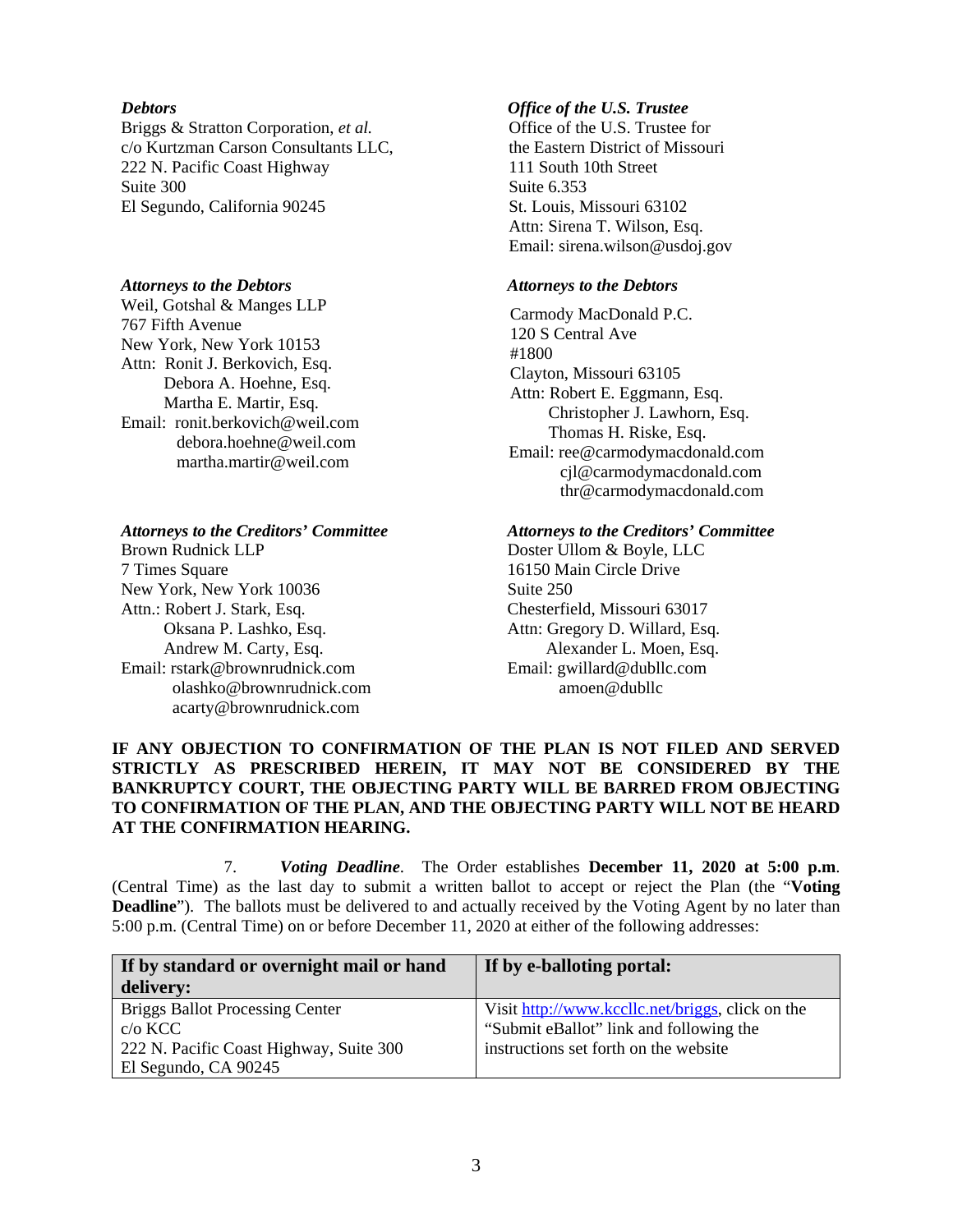8. *Voting Record Date.* Holders of Claims against the Debtors in the following Classes as of November 9, 2020 are entitled to vote on the Plan:

| <b>Class</b> | <b>Designation</b>                   | <b>Treatment</b> | <b>Entitled to Vote</b> |
|--------------|--------------------------------------|------------------|-------------------------|
| 4(a)         | General Unsecured Claims against BSC | Impaired         | Yes                     |
| 4(b)         | General Unsecured Claims against BGI | Impaired         | Yes                     |
| 4(c)         | General Unsecured Claims against ABI | Impaired         | Yes                     |
| 4(d)         | General Unsecured Claims against BSI | Impaired         | Yes                     |
| 4(e)         | General Unsecured Claims against BST | Impaired         | Yes                     |

9. *Parties in Interest Not Entitled to Vote*. The following holders of Claims and Interests are not entitled to vote on the plan: (A) holders of unimpaired Claims that are presumed to accept the Plan (Classes 1(a) through  $1(e)$  – Priority Tax Claims against each Debtor, Classes 2(a) through  $2(e)$  – Priority Non-Tax Claims against each Debtor, and Classes  $3(a)$  through  $3(e)$  – Other Secured Claims against each Debtor); and (B) holders of impaired Claims or Interests that are deemed to reject the Plan (Classes 5(a) through 5(e) – Subordinated Securities Claims against each Debtor, Classes 6(a) through 6(d) – Intercompany Interests in each Debtor, and Class 7(a) – Equity Interests in BSC.

10. *Notice of Non-Voting Status*. Pursuant to the Order, holders of Claims and Interests in Classes 1(a) through 1(e), 2(a) through 2(e), 3(a) through 3(a), and 5(a) through 5(e), 6(a) through 6(d) and 7(a) will receive a Notice of Non-Voting Status.

11. *Claims Disallowed for Voting Purposes*. If a Claim is listed in the Schedules as contingent, unliquidated, disputed, in the amount of \$0.00, or unknown, and a proof of Claim was not (i) filed by the applicable bar date for the filing of proofs of Claim established by the Court or (ii) deemed timely filed by an order of the Court prior to the Voting Deadline, unless the Debtors have consented in writing, such Claim shall be disallowed for voting purposes. If a Claim is filed in the amount of \$0.00, the holder of such Claim shall not be entitled to vote on account of such Claim. If a Claim has been paid in full prior to the Record Date, and so the value of the claims is \$0.00 as of the Record Date, the holder of such claim shall not be entitled to vote on account of such Claim.

12. *Challenging the Allowance of a Claim for Voting Purposes*. Paragraph 16 of the Order establishes certain procedures for voting and ballot tabulation purposes. If any holder of a Claim seeks to challenge the allowance (or disallowance) of its Claim for voting purposes in accordance with the procedures, the Debtors request that the Court direct such creditor to serve on the Debtors and file with the Court a motion for an order pursuant to Bankruptcy Rule 3018(a) temporarily allowing such Claim in a different amount for purposes of voting to accept or reject the Plan (a "**Rule 3018(a) Motion**") by **December 1, 2020**. If a holder of a Claim files a timely Rule 3018(a) Motion, such holder's Ballot should not be counted unless temporarily allowed by the Court for voting purposes, after notice and a hearing, pursuant to an order entered by the Court.

13. *Classification and Treatment*. A chart summarizing the treatment provided by the Plan to each class of Claims and Interests is included in **Annex A**. **Annex A** is qualified in its entirety by reference to the Plan.

14. *Releases by Holders of Claims and Interests*. Please be advised that under the Plan, the following holders of Claims or Interests are deemed to have granted the releases contained in Section 10.6 of the Plan:

(a) the Creditors' Committee and each of its members in their capacity as such;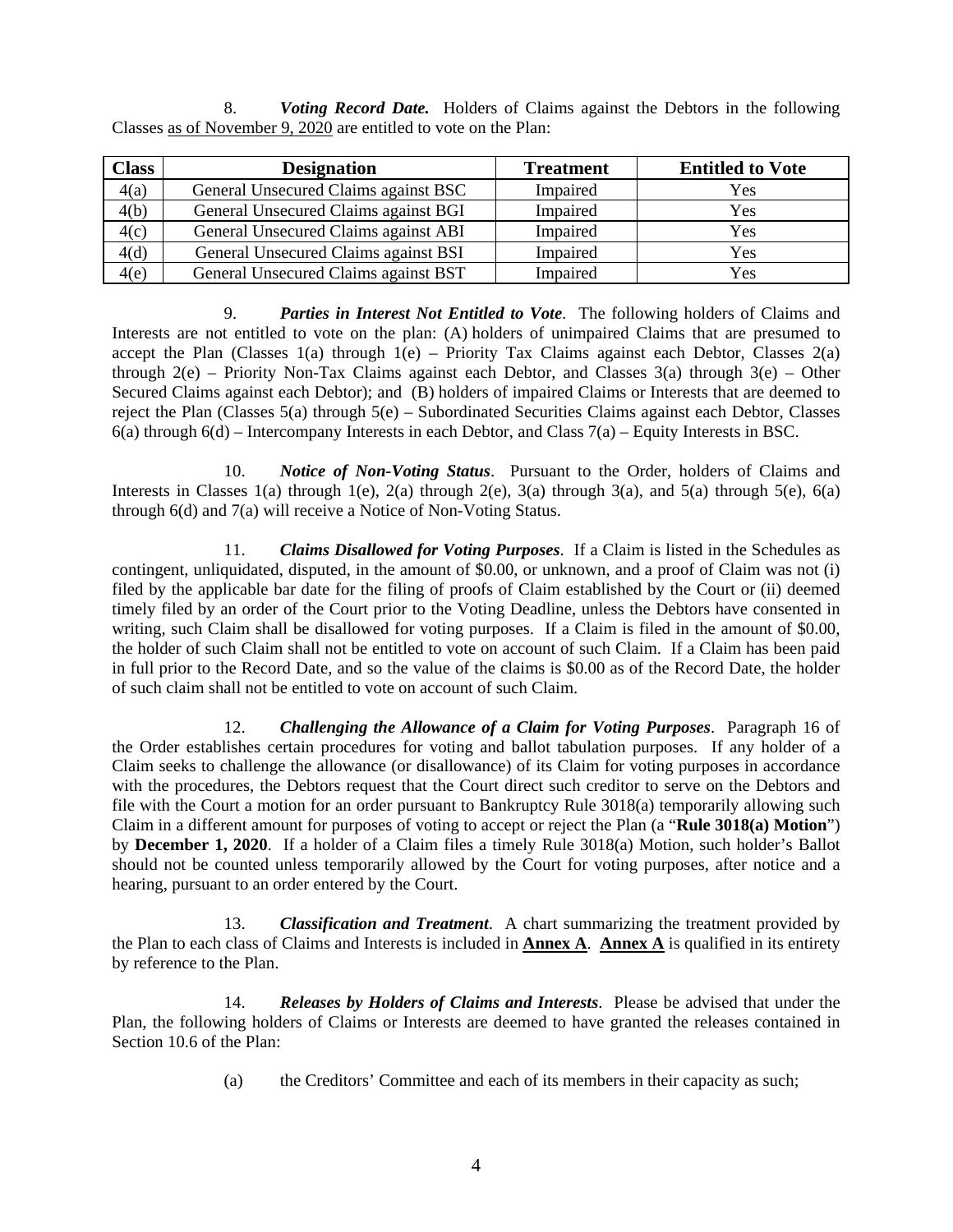- (b) all holders of Claims who are entitled to vote on the Plan and vote to accept the Plan;
- (c) all holders of Claims who (i) are entitled to vote on the Plan and abstain from voting on the Plan or (ii) vote to reject the Plan and, in either case, do not elect to exercise their right, as provided in the Ballot, to opt-out of granting the releases set forth in this Section 10.6;
- (d) all holders of Claims who are deemed to accept or reject the Plan, are provided with a notice of non-voting status providing them with the right to opt-out of the releases contained in this Section 10.6, and do not elect to exercise such right;
- (e) with respect to any Person or Entity in the foregoing clauses (a) through (d), such entity's predecessors, successors, assigns, subsidiaries, affiliates, managed accounts or funds, managed or controlled by such Entity and all Persons entitled to assert Claims through or on behalf of such Persons or Entities solely with respect to the matters for which the Releasing Parties are providing releases to the extent such Person or Entity would be obligated to release under principles of agency if it were so directed by the applicable Person or Entity in clauses (a) through (d).

# **ELECTION TO WITHHOLD CONSENT TO THE RELEASES CONTAINED IN THE PLAN IS AT THE OPTION OF THE CLAIM OR INTEREST HOLDER. HOLDERS OF CLAIMS ENTITLED TO VOTE MAY "OPT-OUT" OF THE RELEASES ON THEIR BALLOTS, BUT ONLY IF SUCH HOLDERS DO NOT VOTE TO ACCEPT THE PLAN. HOLDERS OF CLAIMS AND INTERESTS NOT ENTITLED TO VOTE MAY SUBMIT AN OPT-OUT FORM TO OPT-OUT OF THE RELEASES, AS DESCRIBED IN MORE DETAIL IN THE NOTICE OF NON-VOTING STATUS.**

15. *Injunction, Exculpation and Debtors' Releases*. The Plan also contains provisions regarding injunction, exculpation and releases by the Debtors that may affect your rights, such as those set forth in Sections 10.4 through 10.11 of the Plan and in **Annex A**. **Annex A** is qualified in its entirety by reference to the Plan.

16. *Executory Contracts and Unexpired Leases***.** Pursuant to the Plan, as of and subject to the occurrence of the Effective Date (as defined in the Plan), all executory contracts and unexpired leases to which any of the Debtors are parties shall be deemed rejected, unless such executory contract or unexpired lease (i) was previously assumed or rejected by the Debtors pursuant to an order of the Bankruptcy Court; (ii) previously expired or terminated pursuant to its own terms or by agreement of the parties thereto; (iii) is the subject of a motion to assume filed by the Debtors on or before the Confirmation Date (as defined in the Plan); or (iv) is identified in Section **Error! Reference source not found.** of the Plan.

17. *Additional Information*. Any party in interest wishing to obtain information about the solicitation procedures should contact the Voting Agent by telephone at (866) 544-7045 (U.S./Canada) or (781) 575-2084 (International) or by e-mail at http://www.kccllc.net/Briggs/inquiry.

# **THE VOTING AGENT IS NOT AUTHORIZED TO, AND WILL NOT, PROVIDE LEGAL ADVICE.**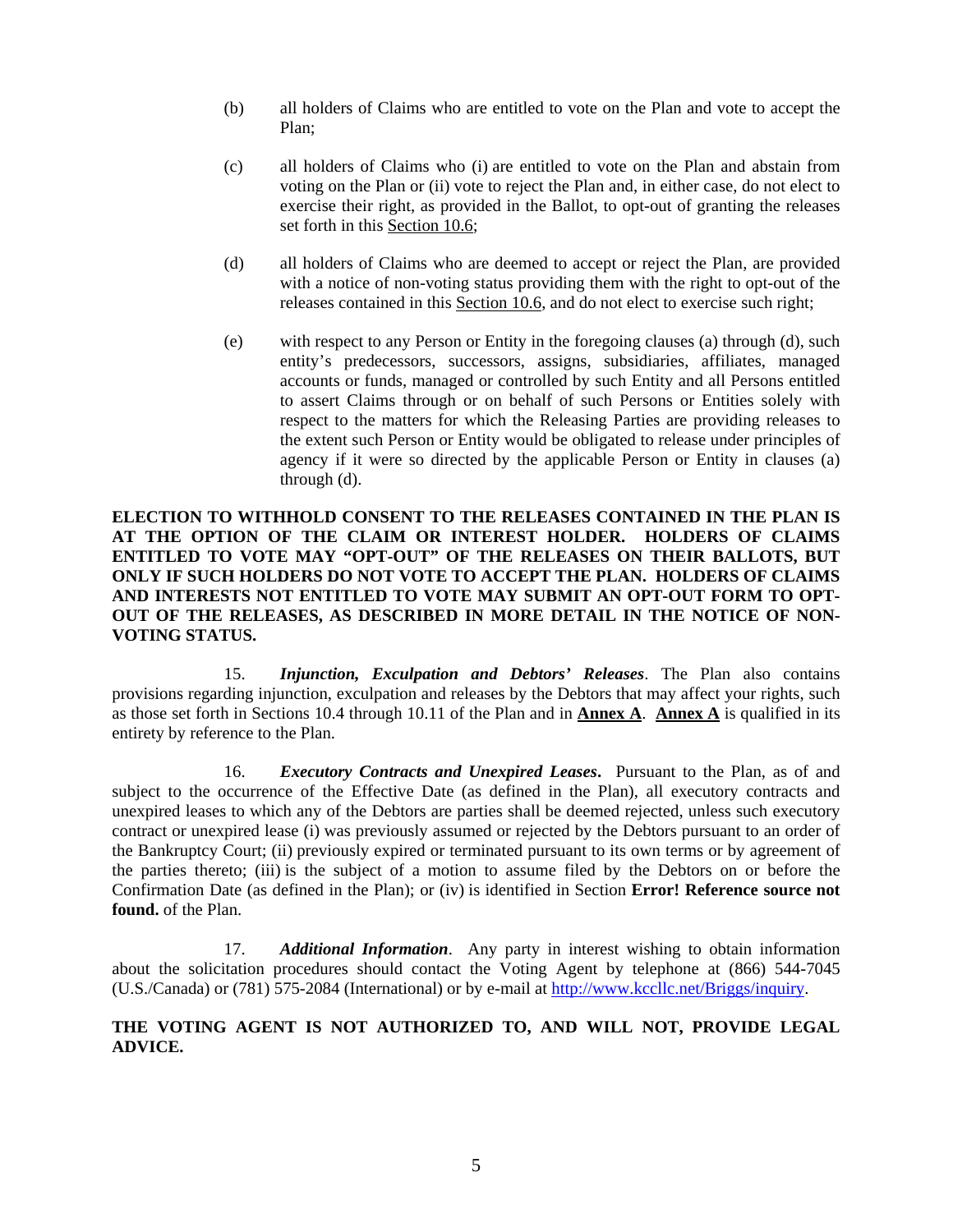Dated: November 10, 2020 St. Louis, Missouri

 */s/ Robert E. Eggmann* 

CARMODY MACDONALD P.C. 120 S. Central Avenue, Suite 1800 St. Louis, Missouri 63105 Telephone: (314) 854-8600 Facsimile: (314) 854-8660 Robert E. Eggmann, #37374MO Christopher J. Lawhorn, #45713MO Thomas H. Riske, #61838MO

*Local Counsel to the Debtors and Debtors in Possession*

-and-

WEIL, GOTSHAL & MANGES LLP 767 Fifth Avenue New York, New York 10153 Telephone: (212) 310-8000 Facsimile: (212) 310-8007 Ronit J. Berkovich (admitted *pro hac vice*) Debora A. Hoehne (admitted *pro hac vice*) Martha E. Martir (admitted *pro hac vice*)

*Counsel to the Debtors and Debtors in Possession*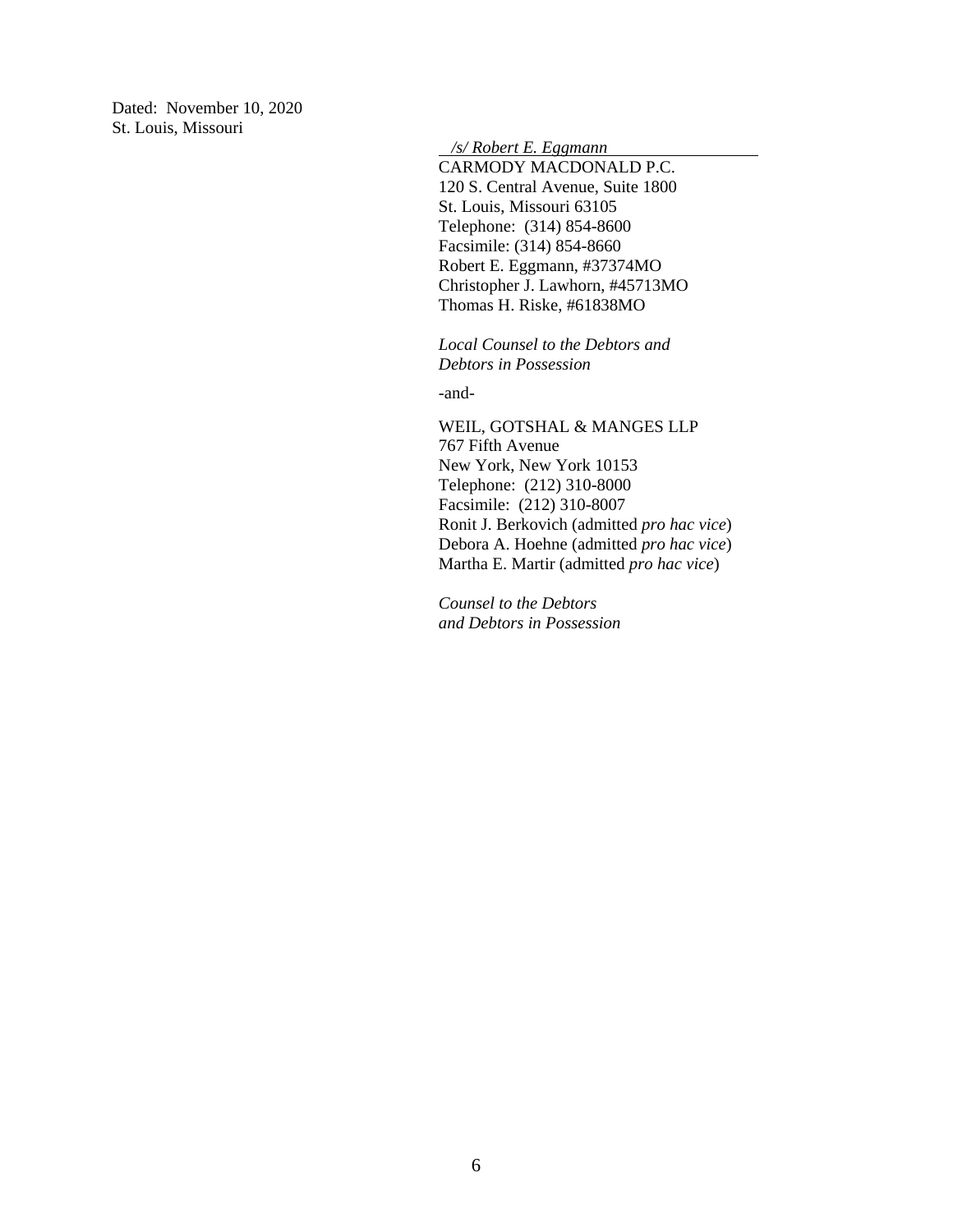# **Annex A<sup>1</sup>**

|              |                                           | раннца у от глан славянсатон ана ттеатнент от сланнв ана пистевь                                                                                                                                                                                                                                                                                                                                                                                                                                                                                                                                                                                                                                                                                                                                                                                                                                                                                                                                                                                                                                                                                                                                                                                                                                                                                                                                                                                                                                                                                                  |                                         |                                           |                                                                  |
|--------------|-------------------------------------------|-------------------------------------------------------------------------------------------------------------------------------------------------------------------------------------------------------------------------------------------------------------------------------------------------------------------------------------------------------------------------------------------------------------------------------------------------------------------------------------------------------------------------------------------------------------------------------------------------------------------------------------------------------------------------------------------------------------------------------------------------------------------------------------------------------------------------------------------------------------------------------------------------------------------------------------------------------------------------------------------------------------------------------------------------------------------------------------------------------------------------------------------------------------------------------------------------------------------------------------------------------------------------------------------------------------------------------------------------------------------------------------------------------------------------------------------------------------------------------------------------------------------------------------------------------------------|-----------------------------------------|-------------------------------------------|------------------------------------------------------------------|
| <b>Class</b> | <b>Claim or</b><br><b>Equity Interest</b> | <b>Treatment</b>                                                                                                                                                                                                                                                                                                                                                                                                                                                                                                                                                                                                                                                                                                                                                                                                                                                                                                                                                                                                                                                                                                                                                                                                                                                                                                                                                                                                                                                                                                                                                  | <b>Impaired or</b><br><b>Unimpaired</b> | <b>Entitled to</b><br>Vote on<br>the Plan | <b>Approximate</b><br><b>Recovery</b><br>Under Plan <sup>2</sup> |
| 1(a)         | Priority Tax Claims<br>against BSC        | Except to the extent that a holder of an Allowed<br>Priority Tax Claim against BSC agrees to less<br>favorable treatment, each holder of an Allowed<br>Priority Tax Claim against BSC shall receive, in full<br>and final satisfaction of such Allowed Priority Tax<br>Claim against BSC, at the sole option of the Debtors<br>or the Plan Administrator, as applicable, (a) Cash<br>(from the Net Cash Proceeds (BSC)) in an amount<br>equal to such Allowed Priority Tax Claim against<br>BSC on, or as soon thereafter as is reasonably<br>practicable, the later of (i) the Effective Date, to the<br>extent such Claim is an Allowed Priority Tax Claim<br>against BSC on the Effective Date; (ii) the first<br>Business Day after the date that is forty-five (45)<br>calendar days after the date such Priority Tax Claim<br>becomes an Allowed Priority Tax Claim against<br>BSC; and (iii) the date such Allowed Priority Tax<br>Claim against BSC is due and payable in the<br>ordinary course as such obligation becomes due; or<br>(b) equal annual Cash payments (from the Net Cash<br>Proceeds (BSC)) in an aggregate amount equal to the<br>amount of such Allowed Priority Tax Claim against<br>BSC, together with interest at the applicable rate<br>under section 511 of the Bankruptcy Code, over a<br>period not exceeding five (5) years from and after the<br>Petition Date; provided, that the Debtors reserve the<br>right to prepay all or a portion of any such amounts<br>at any time under this option without penalty or<br>premium. | Unimpaired                              | No (Presumed<br>to accept)                | 100%                                                             |
| 1(b)         | Priority Tax Claims<br>against BGI        | Except to the extent that a holder of an Allowed<br>Priority Tax Claim against BGI agrees to less<br>favorable treatment, each holder of an Allowed<br>Priority Tax Claim against BGI shall receive, in full<br>and final satisfaction of such Allowed Priority Tax<br>Claim against BGI, at the sole option of the Debtors<br>or the Plan Administrator, as applicable, (a) Cash<br>(from the Net Cash Proceeds (BGI)) in an amount<br>equal to such Allowed Priority Tax Claim against<br>BGI on, or as soon thereafter as is reasonably<br>practicable, the later of (i) the Effective Date, to the<br>extent such Claim is an Allowed Priority Tax Claim<br>against BGI on the Effective Date; (ii) the first                                                                                                                                                                                                                                                                                                                                                                                                                                                                                                                                                                                                                                                                                                                                                                                                                                                 | Unimpaired                              | No (Presumed<br>to accept)                | 100%                                                             |

# **Summary of Plan Classification and Treatment of Claims and Interests**

 $\frac{1}{4}$  **Annex A** is qualified in its entirety by reference to the Plan.

 $\overline{a}$ 

<sup>&</sup>lt;sup>2</sup> The recovery percentages listed herein for Classes  $4(a)$ -4(e) take into account the PBGC subordination and reflect recoveries to General Unsecured Creditors other than the PBGC. In addition, please note that the recovery percentages for such Classes are estimates only and as the General Bar Date occurred on October 7, 2020 and certain other bar dates have not yet occurred, as discussed in Section IV(G) of the Disclosure Statement, the Debtors have only begun to reconcile claims. The high end of the range is based on the Debtors' estimate of known liquidated claims with the low end of the range being calculated using a placeholder estimate of unknown and unliquidated claims.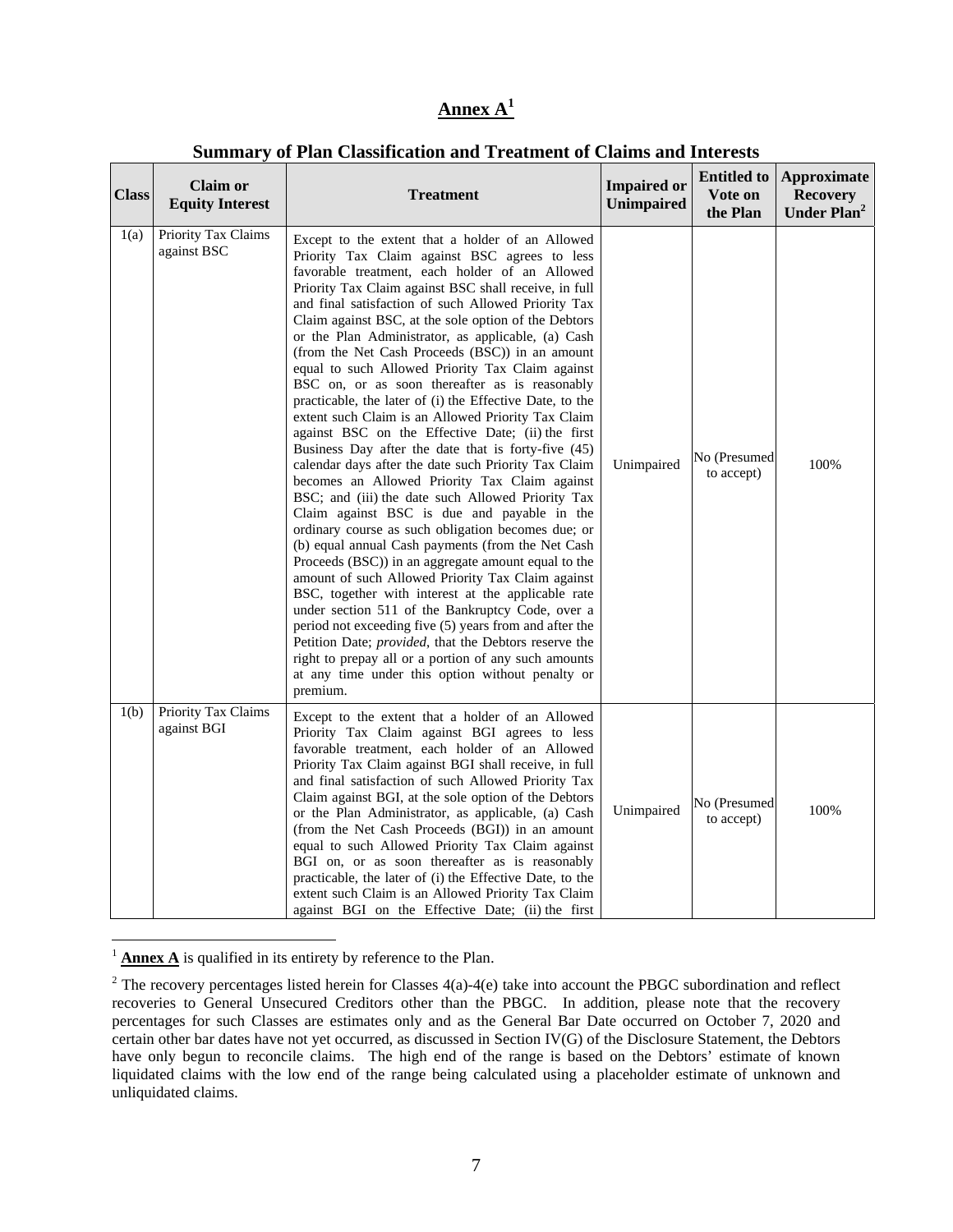| <b>Class</b> | <b>Claim or</b><br><b>Equity Interest</b> | <b>Treatment</b>                                                                                                                                                                                                                                                                                                                                                                                                                                                                                                                                                                                                                                                                                                                                                                                                                                                                                                                                                                                                                                                                                                                                                                                                                                                                                                                                                                                                                                                                                                                                                  | <b>Impaired or</b><br><b>Unimpaired</b> | <b>Entitled to</b><br>Vote on<br>the Plan | <b>Approximate</b><br><b>Recovery</b><br>Under Plan <sup>2</sup> |
|--------------|-------------------------------------------|-------------------------------------------------------------------------------------------------------------------------------------------------------------------------------------------------------------------------------------------------------------------------------------------------------------------------------------------------------------------------------------------------------------------------------------------------------------------------------------------------------------------------------------------------------------------------------------------------------------------------------------------------------------------------------------------------------------------------------------------------------------------------------------------------------------------------------------------------------------------------------------------------------------------------------------------------------------------------------------------------------------------------------------------------------------------------------------------------------------------------------------------------------------------------------------------------------------------------------------------------------------------------------------------------------------------------------------------------------------------------------------------------------------------------------------------------------------------------------------------------------------------------------------------------------------------|-----------------------------------------|-------------------------------------------|------------------------------------------------------------------|
|              |                                           | Business Day after the date that is forty-five (45)<br>calendar days after the date such Priority Tax Claim<br>becomes an Allowed Priority Tax Claim against<br>BGI; and (iii) the date such Allowed Priority Tax<br>Claim against BGI is due and payable in the ordinary<br>course as such obligation becomes due; or (b) equal<br>annual Cash (from the Net Cash Proceeds (BGI))<br>payments in an aggregate amount equal to the<br>amount of such Allowed Priority Tax Claim against<br>BGI, together with interest at the applicable rate<br>under section 511 of the Bankruptcy Code, over a<br>period not exceeding five (5) years from and after the<br>Petition Date; provided, that the Debtors reserve the<br>right to prepay all or a portion of any such amounts<br>at any time under this option without penalty or<br>premium.                                                                                                                                                                                                                                                                                                                                                                                                                                                                                                                                                                                                                                                                                                                      |                                         |                                           |                                                                  |
| 1(c)         | Priority Tax Claims<br>against ABI        | Except to the extent that a holder of an Allowed<br>Priority Tax Claim against ABI agrees to less<br>favorable treatment, each holder of an Allowed<br>Priority Tax Claim against ABI shall receive, in full<br>and final satisfaction of such Allowed Priority Tax<br>Claim against ABI, at the sole option of the Debtors<br>or the Plan Administrator, as applicable, (a) Cash<br>(from the Net Cash Proceeds (ABI)) in an amount<br>equal to such Allowed Priority Tax Claim against<br>ABI on, or as soon thereafter as is reasonably<br>practicable, the later of (i) the Effective Date, to the<br>extent such Claim is an Allowed Priority Tax Claim<br>against ABI on the Effective Date; (ii) the first<br>Business Day after the date that is forty-five (45)<br>calendar days after the date such Priority Tax Claim<br>becomes an Allowed Priority Tax Claim against<br>ABI; and (iii) the date such Allowed Priority Tax<br>Claim against ABI is due and payable in the ordinary<br>course as such obligation becomes due; or (b) equal<br>annual Cash payments (from the Net Cash Proceeds<br>(ABI)) in an aggregate amount equal to the amount<br>of such Allowed Priority Tax Claim against ABI,<br>together with interest at the applicable rate under<br>section 511 of the Bankruptcy Code, over a period<br>not exceeding five (5) years from and after the<br>Petition Date; provided, that the Debtors reserve the<br>right to prepay all or a portion of any such amounts<br>at any time under this option without penalty or<br>premium. | Unimpaired                              | No (Presumed<br>to accept)                | 100%                                                             |
| 1(d)         | Priority Tax Claims<br>against BSI        | Except to the extent that a holder of an Allowed<br>Priority Tax Claim against BSI agrees to less<br>favorable treatment, each holder of an Allowed<br>Priority Tax Claim against BSI shall receive, in full<br>and final satisfaction of such Allowed Priority Tax<br>Claim against BSI, at the sole option of the Debtors<br>or the Plan Administrator, as applicable, (a) Cash<br>(from the Net Cash Proceeds (BSI)) in an amount<br>equal to such Allowed Priority Tax Claim against<br>BSI on, or as soon thereafter as is reasonably<br>practicable, the later of (i) the Effective Date, to the<br>extent such Claim is an Allowed Priority Tax Claim<br>against BSI on the Effective Date; (ii) the first                                                                                                                                                                                                                                                                                                                                                                                                                                                                                                                                                                                                                                                                                                                                                                                                                                                 | Unimpaired                              | No (Presumed<br>to accept)                | 100%                                                             |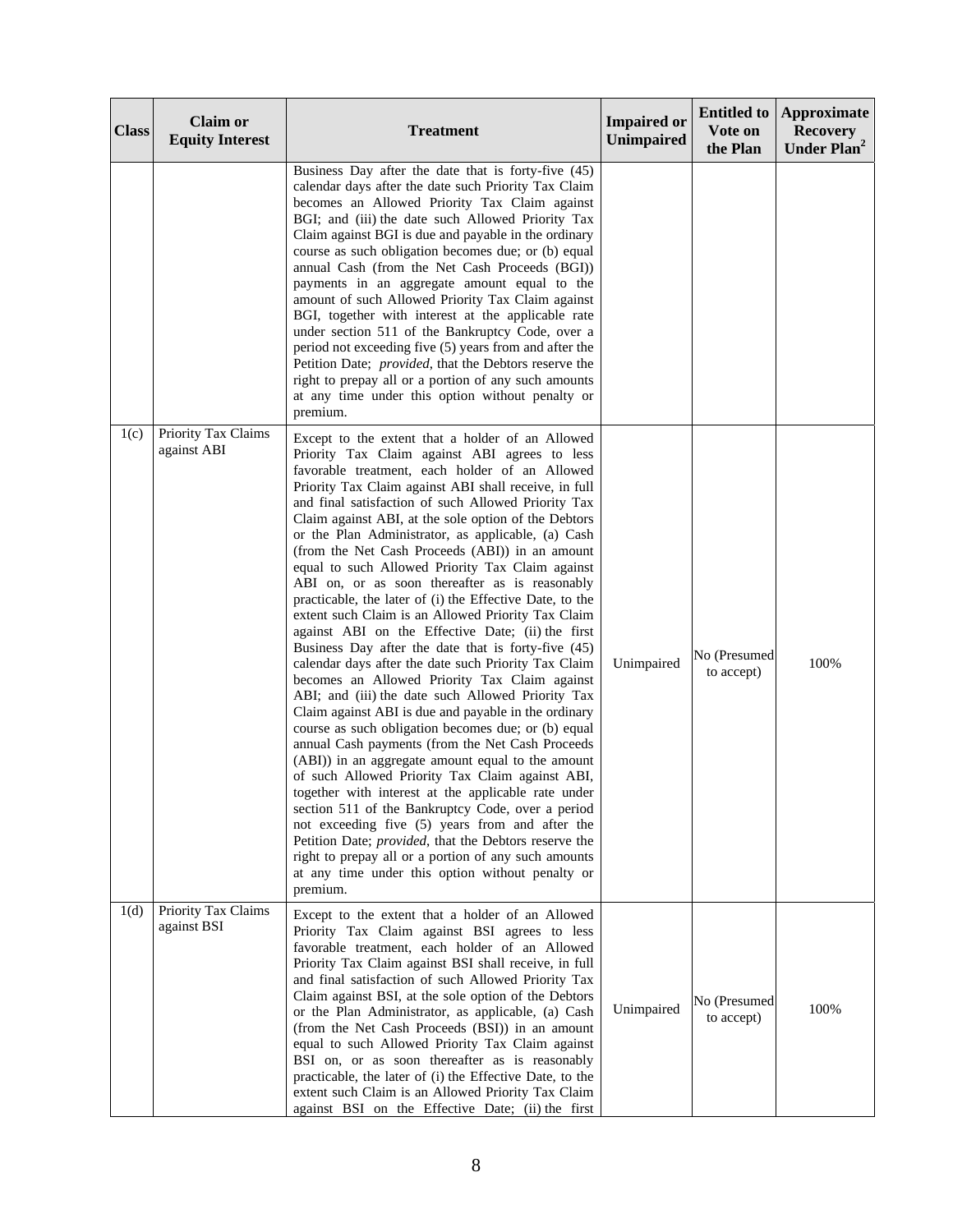| <b>Class</b> | <b>Claim or</b><br><b>Equity Interest</b> | <b>Treatment</b>                                                                                                                                                                                                                                                                                                                                                                                                                                                                                                                                                                                                                                                                                                                                                                                                                                                                                                                                                                                                                                                                                                                                                                                                                                                                                                                                                                                                                                                                                                                                                  | <b>Impaired or</b><br><b>Unimpaired</b> | <b>Entitled to</b><br>Vote on<br>the Plan | <b>Approximate</b><br><b>Recovery</b><br>Under Plan <sup>2</sup> |
|--------------|-------------------------------------------|-------------------------------------------------------------------------------------------------------------------------------------------------------------------------------------------------------------------------------------------------------------------------------------------------------------------------------------------------------------------------------------------------------------------------------------------------------------------------------------------------------------------------------------------------------------------------------------------------------------------------------------------------------------------------------------------------------------------------------------------------------------------------------------------------------------------------------------------------------------------------------------------------------------------------------------------------------------------------------------------------------------------------------------------------------------------------------------------------------------------------------------------------------------------------------------------------------------------------------------------------------------------------------------------------------------------------------------------------------------------------------------------------------------------------------------------------------------------------------------------------------------------------------------------------------------------|-----------------------------------------|-------------------------------------------|------------------------------------------------------------------|
|              |                                           | Business Day after the date that is forty-five (45)<br>calendar days after the date such Priority Tax Claim<br>becomes an Allowed Priority Tax Claim against BSI;<br>and (iii) the date such Allowed Priority Tax Claim<br>against BSI is due and payable in the ordinary course<br>as such obligation becomes due; or (b) equal annual<br>Cash payments (from the Net Cash Proceeds (BSI))<br>in an aggregate amount equal to the amount of such<br>Allowed Priority Tax Claim against BSI, together<br>with interest at the applicable rate under section 511<br>of the Bankruptcy Code, over a period not exceeding<br>five (5) years from and after the Petition Date;<br>provided, that the Debtors reserve the right to prepay<br>all or a portion of any such amounts at any time<br>under this option without penalty or premium.                                                                                                                                                                                                                                                                                                                                                                                                                                                                                                                                                                                                                                                                                                                         |                                         |                                           |                                                                  |
| 1(e)         | Priority Tax Claims<br>against BST        | Except to the extent that a holder of an Allowed<br>Priority Tax Claim against BST agrees to less<br>favorable treatment, each holder of an Allowed<br>Priority Tax Claim against BST shall receive, in full<br>and final satisfaction of such Allowed Priority Tax<br>Claim against BST, at the sole option of the Debtors<br>or the Plan Administrator, as applicable, (a) Cash<br>(from the Net Cash Proceeds (BST)) in an amount<br>equal to such Allowed Priority Tax Claim against<br>BST on, or as soon thereafter as is reasonably<br>practicable, the later of (i) the Effective Date, to the<br>extent such Claim is an Allowed Priority Tax Claim<br>against BST on the Effective Date; (ii) the first<br>Business Day after the date that is forty-five (45)<br>calendar days after the date such Priority Tax Claim<br>becomes an Allowed Priority Tax Claim against<br>BST; and (iii) the date such Allowed Priority Tax<br>Claim against BST is due and payable in the ordinary<br>course as such obligation becomes due; or (b) equal<br>annual Cash payments (from the Net Cash Proceeds<br>(BST)) in an aggregate amount equal to the amount<br>of such Allowed Priority Tax Claim against BST,<br>together with interest at the applicable rate under<br>section 511 of the Bankruptcy Code, over a period<br>not exceeding five (5) years from and after the<br>Petition Date; provided, that the Debtors reserve the<br>right to prepay all or a portion of any such amounts<br>at any time under this option without penalty or<br>premium. | Unimpaired                              | No (Presumed<br>to accept)                | 100%                                                             |
| 2(a)         | Priority Non-Tax<br>Claims against BSC    | Except to the extent that a holder of an Allowed<br>Priority Non-Tax Claim against BSC agrees to less<br>favorable treatment, on or as soon as practicable after<br>the Effective Date, each holder thereof shall be paid<br>in full in Cash (from the Net Cash Proceeds (BSC))<br>or otherwise receive treatment consistent with the<br>provisions of section $1129(a)(9)$ of the Bankruptcy<br>Code.                                                                                                                                                                                                                                                                                                                                                                                                                                                                                                                                                                                                                                                                                                                                                                                                                                                                                                                                                                                                                                                                                                                                                            | Unimpaired                              | No (Presumed<br>to accept)                | 100%                                                             |
| 2(b)         | Priority Non-Tax<br>Claims against BGI    | Except to the extent that a holder of an Allowed<br>Priority Non-Tax Claim against BGI agrees to less<br>favorable treatment, on or as soon as practicable after<br>the Effective Date, each holder thereof shall be paid<br>in full in Cash (from the Net Cash Proceeds (BGI))                                                                                                                                                                                                                                                                                                                                                                                                                                                                                                                                                                                                                                                                                                                                                                                                                                                                                                                                                                                                                                                                                                                                                                                                                                                                                   | Unimpaired                              | No (Presumed<br>to accept)                | 100%                                                             |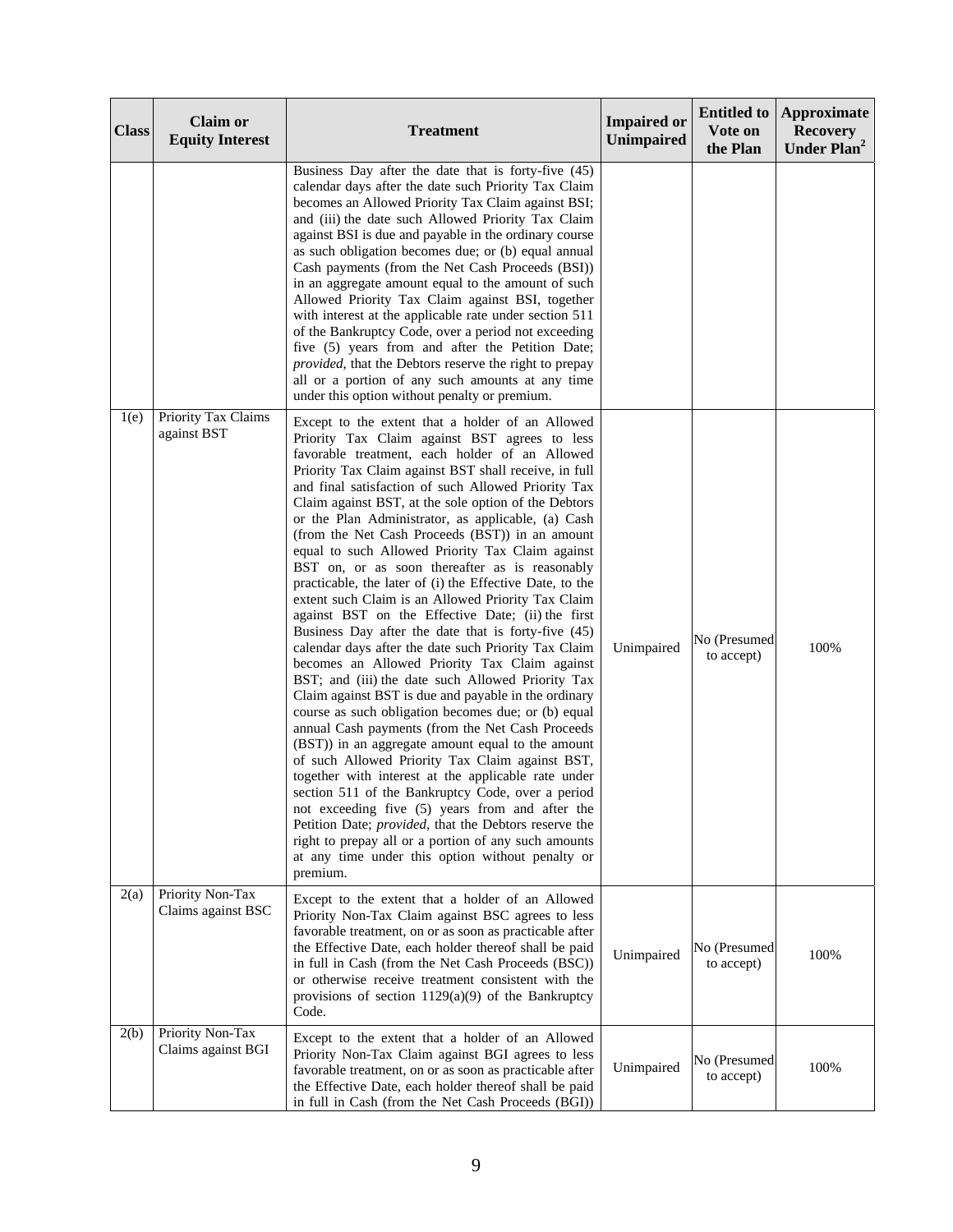| <b>Class</b> | <b>Claim or</b><br><b>Equity Interest</b> | <b>Treatment</b>                                                                                                                                                                                                                                                                                                                                                                                                                                                                                                                                                                                                                                                                                                                                                                                                                                                                                                                                                                                                                                                                                                                                                                                                                                                                                                                                                                                                                                                                                                                                                              | <b>Impaired or</b><br><b>Unimpaired</b> | <b>Entitled to</b><br>Vote on<br>the Plan | <b>Approximate</b><br><b>Recovery</b><br>Under Plan <sup>2</sup> |
|--------------|-------------------------------------------|-------------------------------------------------------------------------------------------------------------------------------------------------------------------------------------------------------------------------------------------------------------------------------------------------------------------------------------------------------------------------------------------------------------------------------------------------------------------------------------------------------------------------------------------------------------------------------------------------------------------------------------------------------------------------------------------------------------------------------------------------------------------------------------------------------------------------------------------------------------------------------------------------------------------------------------------------------------------------------------------------------------------------------------------------------------------------------------------------------------------------------------------------------------------------------------------------------------------------------------------------------------------------------------------------------------------------------------------------------------------------------------------------------------------------------------------------------------------------------------------------------------------------------------------------------------------------------|-----------------------------------------|-------------------------------------------|------------------------------------------------------------------|
|              |                                           | or otherwise receive treatment consistent with the<br>provisions of section $1129(a)(9)$ of the Bankruptcy<br>Code.                                                                                                                                                                                                                                                                                                                                                                                                                                                                                                                                                                                                                                                                                                                                                                                                                                                                                                                                                                                                                                                                                                                                                                                                                                                                                                                                                                                                                                                           |                                         |                                           |                                                                  |
| 2(c)         | Priority Non-Tax<br>Claims against ABI    | Except to the extent that a holder of an Allowed<br>Priority Non-Tax Claim against ABI agrees to less<br>favorable treatment, on or as soon as practicable after<br>the Effective Date, each holder thereof shall be paid<br>in full in Cash (from the Net Cash Proceeds (ABI))<br>or otherwise receive treatment consistent with the<br>provisions of section $1129(a)(9)$ of the Bankruptcy<br>Code.                                                                                                                                                                                                                                                                                                                                                                                                                                                                                                                                                                                                                                                                                                                                                                                                                                                                                                                                                                                                                                                                                                                                                                        | Unimpaired                              | No (Presumed<br>to accept)                | 100%                                                             |
| 2(d)         | Priority Non-Tax<br>Claims against BSI    | Except to the extent that a holder of an Allowed<br>Priority Non-Tax Claim against BSI agrees to less<br>favorable treatment, on or as soon as practicable after<br>the Effective Date, each holder thereof shall be paid<br>in full in Cash (from the Net Cash Proceeds (BSI)) or<br>otherwise receive treatment consistent with the<br>provisions of section $1129(a)(9)$ of the Bankruptcy<br>Code.                                                                                                                                                                                                                                                                                                                                                                                                                                                                                                                                                                                                                                                                                                                                                                                                                                                                                                                                                                                                                                                                                                                                                                        | Unimpaired                              | No (Presumed<br>to accept)                | 100%                                                             |
| 2(e)         | Priority Non-Tax<br>Claims against BST    | Except to the extent that a holder of an Allowed<br>Priority Non-Tax Claim against BST agrees to less<br>favorable treatment, on or as soon as practicable after<br>the Effective Date, each holder thereof shall be paid<br>in full in Cash (from the Net Cash Proceeds (BST))<br>or otherwise receive treatment consistent with the<br>provisions of section $1129(a)(9)$ of the Bankruptcy<br>Code.                                                                                                                                                                                                                                                                                                                                                                                                                                                                                                                                                                                                                                                                                                                                                                                                                                                                                                                                                                                                                                                                                                                                                                        | Unimpaired                              | No (Presumed<br>to accept)                | 100%                                                             |
| 3(a)         | Other Secured Claims<br>against BSC       | (i) Except to the extent that a holder of an Allowed<br>Other Secured Claim against BSC agrees to different<br>treatment, on the later of the Effective Date and the<br>date that is thirty (30) days after the date such Other<br>Secured Claim against BSC becomes an Allowed<br>Claim, or as soon thereafter as is reasonably<br>practicable, each holder of an Allowed Other<br>Secured Claim against BSC will receive, on account<br>of such Allowed Claim, at the sole option of the<br>Debtors or the Plan Administrator, as applicable: (a)<br>Cash (from the Net Cash Proceeds (BSC)) in an<br>amount equal to the Allowed amount of such Claim;<br>(b) such other treatment sufficient to render such<br>holder's Allowed Other Secured Claim against BSC<br>Unimpaired; or (c) return of the applicable collateral<br>in satisfaction of the Allowed amount of such Other<br>Secured Claim against BSC.<br>(ii) Except as otherwise specifically provided in the<br>Plan, upon the payment in full in Cash of an Other<br>Secured Claim against BSC, any Lien securing an<br>Other Secured Claim against BSC that is paid in full,<br>in Cash, shall be deemed released, and the holder of<br>such Other Secured Claim against BSC shall be<br>authorized and directed to release any collateral or<br>other property of the Debtors (including any Cash<br>collateral) held by such holder and to take such<br>actions as may be requested by the Plan<br>Administrator, to evidence the release of such Lien,<br>including the execution, delivery and filing or | Unimpaired                              | No (Presumed<br>to accept)                | 100%                                                             |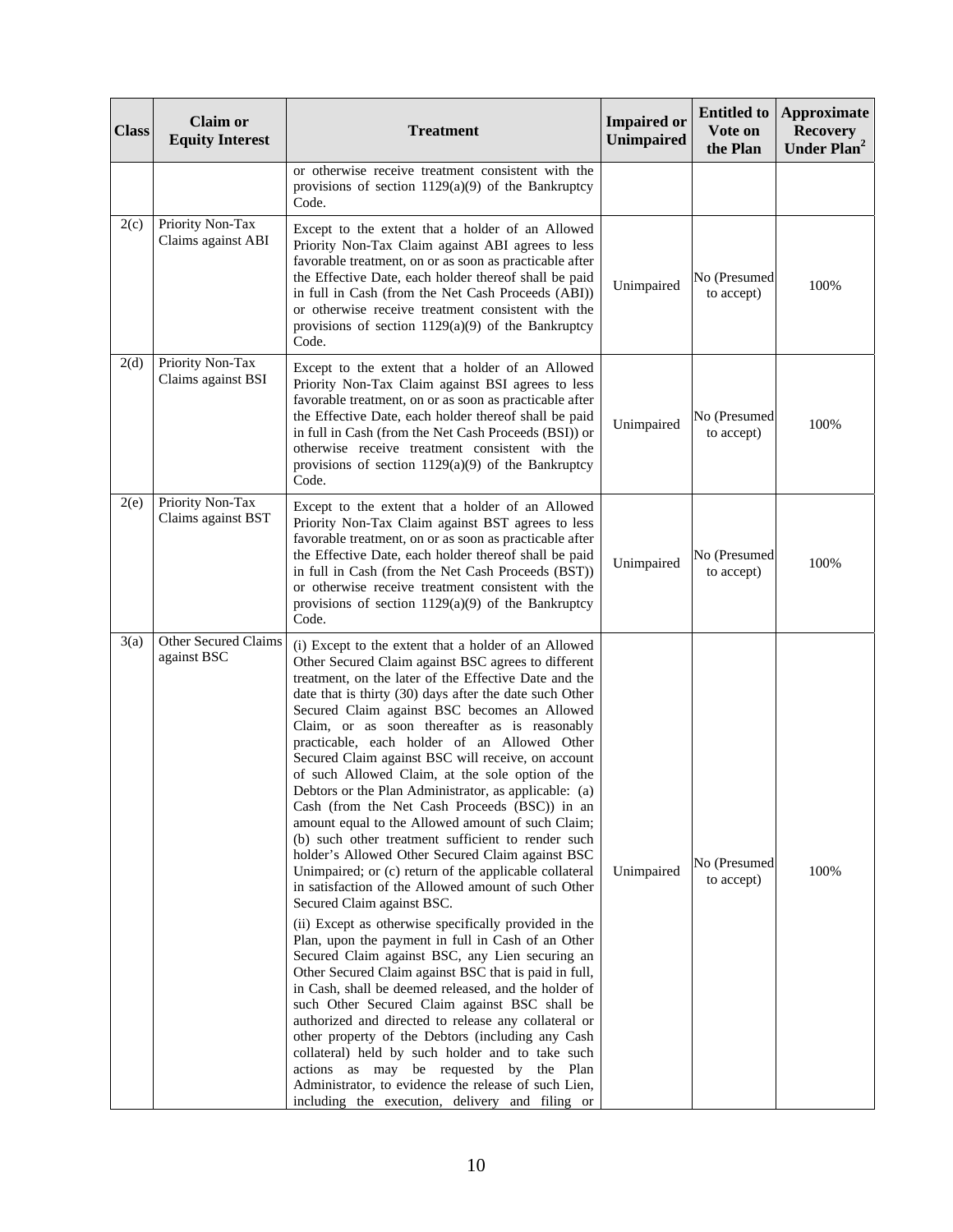| <b>Class</b> | <b>Claim or</b><br><b>Equity Interest</b>  | <b>Treatment</b>                                                                                                                                                                                                                                                                                                                                                                                                                                                                                                                                                                                                                                                                                                                                                                                                                                                                                                                                                                                                                                                                                                                                                                                                                                                                                                                                                                                                                                                                                                                                                                                                                                              | <b>Impaired or</b><br>Unimpaired | <b>Entitled to</b><br>Vote on<br>the Plan | <b>Approximate</b><br><b>Recovery</b><br>Under Plan <sup>2</sup> |
|--------------|--------------------------------------------|---------------------------------------------------------------------------------------------------------------------------------------------------------------------------------------------------------------------------------------------------------------------------------------------------------------------------------------------------------------------------------------------------------------------------------------------------------------------------------------------------------------------------------------------------------------------------------------------------------------------------------------------------------------------------------------------------------------------------------------------------------------------------------------------------------------------------------------------------------------------------------------------------------------------------------------------------------------------------------------------------------------------------------------------------------------------------------------------------------------------------------------------------------------------------------------------------------------------------------------------------------------------------------------------------------------------------------------------------------------------------------------------------------------------------------------------------------------------------------------------------------------------------------------------------------------------------------------------------------------------------------------------------------------|----------------------------------|-------------------------------------------|------------------------------------------------------------------|
|              |                                            | recording of such releases as may be requested by<br>the Plan Administrator.                                                                                                                                                                                                                                                                                                                                                                                                                                                                                                                                                                                                                                                                                                                                                                                                                                                                                                                                                                                                                                                                                                                                                                                                                                                                                                                                                                                                                                                                                                                                                                                  |                                  |                                           |                                                                  |
| 3(b)         | Other Secured Claims<br>against BGI        | (i) Except to the extent that a holder of an Allowed<br>Other Secured Claim against BGI agrees to different<br>treatment, on the later of the Effective Date and the<br>date that is thirty (30) days after the date such Other<br>Secured Claim against BGI becomes an Allowed<br>Claim, or as soon thereafter as is reasonably<br>practicable, each holder of an Allowed Other<br>Secured Claim against BGI will receive, on account<br>of such Allowed Claim, at the sole option of the<br>Debtors or the Plan Administrator, as applicable: (a)<br>Cash (from the Net Cash Proceeds (BGI)) in an<br>amount equal to the Allowed amount of such Claim;<br>(b) such other treatment sufficient to render such<br>holder's Allowed Other Secured Claim against BGI<br>Unimpaired; or (c) return of the applicable collateral<br>in satisfaction of the Allowed amount of such Other<br>Secured Claim against BGI.<br>(ii) Except as otherwise specifically provided in the<br>Plan, upon the payment in full in Cash of an Other<br>Secured Claim against BGI, any Lien securing an<br>Other Secured Claim against BGI that is paid in full,<br>in Cash, shall be deemed released, and the holder of<br>such Other Secured Claim against BGI shall be<br>authorized and directed to release any collateral or<br>other property of the Debtors (including any Cash<br>collateral) held by such holder and to take such<br>actions as may be requested by the Plan<br>Administrator, to evidence the release of such Lien,<br>including the execution, delivery and filing or<br>recording of such releases as may be requested by<br>the Plan Administrator. | Unimpaired                       | No (Presumed<br>to accept)                | 100%                                                             |
| 3(c)         | <b>Other Secured Claims</b><br>against ABI | (i) Except to the extent that a holder of an Allowed<br>Other Secured Claim against ABI agrees to different<br>treatment, on the later of the Effective Date and the<br>date that is thirty (30) days after the date such Other<br>Secured Claim against ABI becomes an Allowed<br>Claim, or as soon thereafter as is reasonably<br>practicable, each holder of an Allowed Other<br>Secured Claim against ABI will receive, on account<br>of such Allowed Claim, at the sole option of the<br>Debtors or the Plan Administrator, as applicable: (a)<br>Cash (from the Net Cash Proceeds (ABI)) in an<br>amount equal to the Allowed amount of such Claim;<br>(b) such other treatment sufficient to render such<br>holder's Allowed Other Secured Claim against ABI<br>Unimpaired; or (c) return of the applicable collateral<br>in satisfaction of the Allowed amount of such Other<br>Secured Claim against ABI.<br>(ii) Except as otherwise specifically provided in the<br>Plan, upon the payment in full in Cash of an Other                                                                                                                                                                                                                                                                                                                                                                                                                                                                                                                                                                                                                             | Unimpaired                       | No (Presumed<br>to accept)                | 100%                                                             |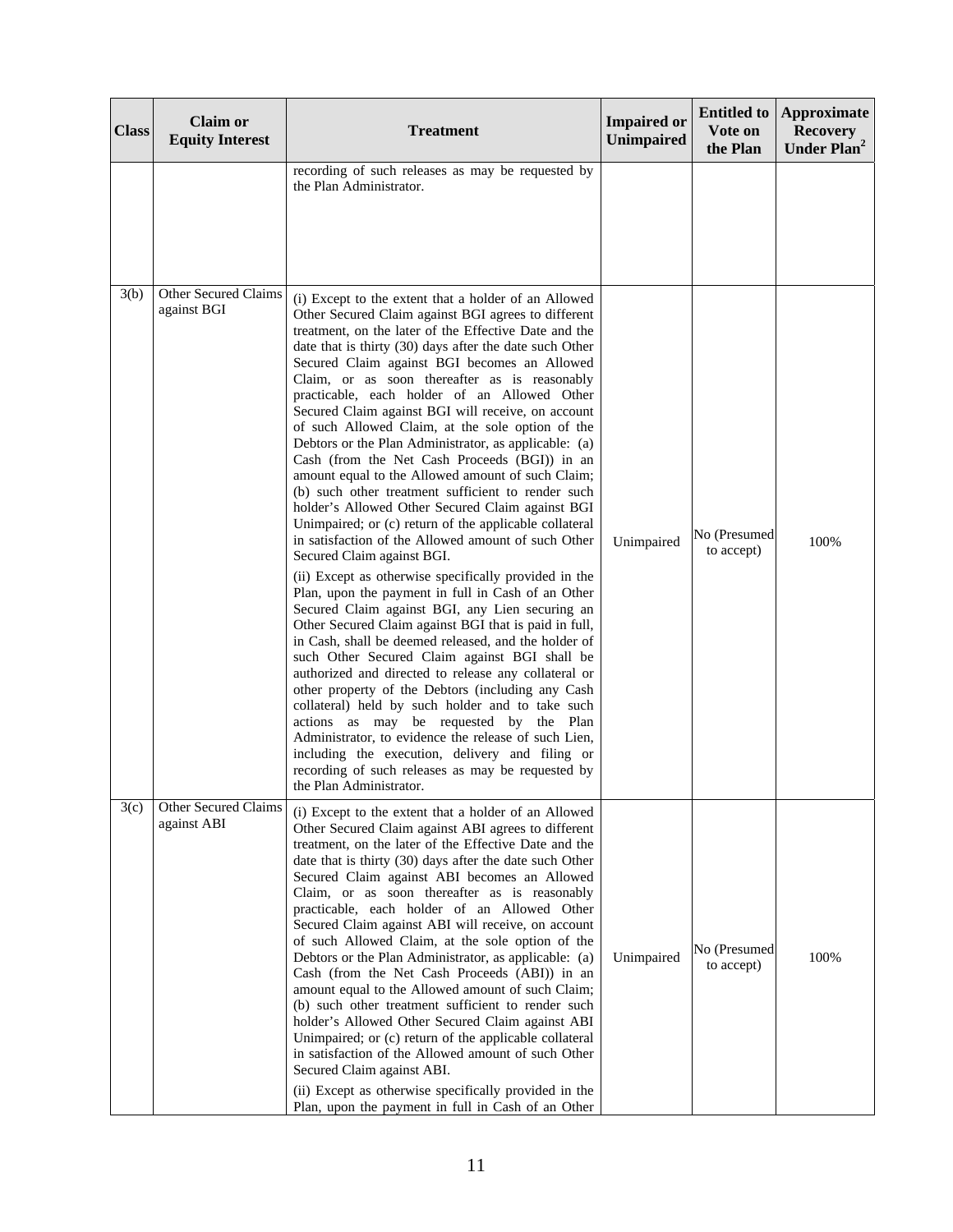| <b>Class</b> | <b>Claim or</b><br><b>Equity Interest</b> | <b>Treatment</b>                                                                                                                                                                                                                                                                                                                                                                                                                                                                                                                                                                                                                                                                                                                                                                                                                                                                                                                                                                                                                                                                                                                                                                                                                                                                                                                                                                                                                                                                                                                                                                                                                                           | <b>Impaired or</b><br>Unimpaired | <b>Entitled to</b><br>Vote on<br>the Plan | <b>Approximate</b><br><b>Recovery</b><br>Under Plan <sup>2</sup> |
|--------------|-------------------------------------------|------------------------------------------------------------------------------------------------------------------------------------------------------------------------------------------------------------------------------------------------------------------------------------------------------------------------------------------------------------------------------------------------------------------------------------------------------------------------------------------------------------------------------------------------------------------------------------------------------------------------------------------------------------------------------------------------------------------------------------------------------------------------------------------------------------------------------------------------------------------------------------------------------------------------------------------------------------------------------------------------------------------------------------------------------------------------------------------------------------------------------------------------------------------------------------------------------------------------------------------------------------------------------------------------------------------------------------------------------------------------------------------------------------------------------------------------------------------------------------------------------------------------------------------------------------------------------------------------------------------------------------------------------------|----------------------------------|-------------------------------------------|------------------------------------------------------------------|
|              |                                           | Secured Claim against ABI, any Lien securing an<br>Other Secured Claim against ABI that is paid in full,<br>in Cash, shall be deemed released, and the holder of<br>such Other Secured Claim against ABI shall be<br>authorized and directed to release any collateral or<br>other property of the Debtors (including any Cash<br>collateral) held by such holder and to take such<br>actions as may be requested by the Plan<br>Administrator, to evidence the release of such Lien,<br>including the execution, delivery and filing or<br>recording of such releases as may be requested by<br>the Plan Administrator.                                                                                                                                                                                                                                                                                                                                                                                                                                                                                                                                                                                                                                                                                                                                                                                                                                                                                                                                                                                                                                   |                                  |                                           |                                                                  |
| 3(d)         | Other Secured Claims<br>against BSI       | (i) Except to the extent that a holder of an Allowed<br>Other Secured Claim against BSI agrees to different<br>treatment, on the later of the Effective Date and the<br>date that is thirty (30) days after the date such Other<br>Secured Claim against BSI becomes an Allowed<br>Claim, or as soon thereafter as is reasonably<br>practicable, each holder of an Allowed Other<br>Secured Claim against BSI will receive, on account<br>of such Allowed Claim, at the sole option of the<br>Debtors or the Plan Administrator, as applicable: (a)<br>Cash (from the Net Cash Proceeds (BSI)) in an<br>amount equal to the Allowed amount of such Claim;<br>(b) such other treatment sufficient to render such<br>holder's Allowed Other Secured Claim against BSI<br>Unimpaired; or (c) return of the applicable collateral<br>in satisfaction of the Allowed amount of such Other<br>Secured Claim against BSI.<br>(ii) Except as otherwise specifically provided the<br>Plan, upon the payment in full in Cash of an Other<br>Secured Claim against BSI, any Lien securing an<br>Other Secured Claim against BSI that is paid in full,<br>in Cash, shall be deemed released, and the holder of<br>such Other Secured Claim against BSI shall be<br>authorized and directed to release any collateral or<br>other property of the Debtors (including any Cash<br>collateral) held by such holder and to take such<br>actions as may be requested by the Plan<br>Administrator, to evidence the release of such Lien,<br>including the execution, delivery and filing or<br>recording of such releases as may be requested by<br>the Plan Administrator. | Unimpaired                       | No (Presumed<br>to accept)                | 100%                                                             |
| 3(e)         | Other Secured Claims<br>against BST       | (i) Except to the extent that a holder of an Allowed<br>Other Secured Claim against BST agrees to different<br>treatment, on the later of the Effective Date and the<br>date that is thirty (30) days after the date such Other<br>Secured Claim against BST becomes an Allowed<br>Claim, or as soon thereafter as is reasonably<br>practicable, each holder of an Allowed Other<br>Secured Claim against BST will receive, on account<br>of such Allowed Claim, at the sole option of the<br>Debtors or the Plan Administrator, as applicable: (a)<br>Cash (from the Net Cash Proceeds (BST)) in an<br>amount equal to the Allowed amount of such Claim;<br>(b) such other treatment sufficient to render such<br>holder's Allowed Other Secured Claim against BST                                                                                                                                                                                                                                                                                                                                                                                                                                                                                                                                                                                                                                                                                                                                                                                                                                                                                        | Unimpaired                       | No (Presumed<br>to accept)                | 100%                                                             |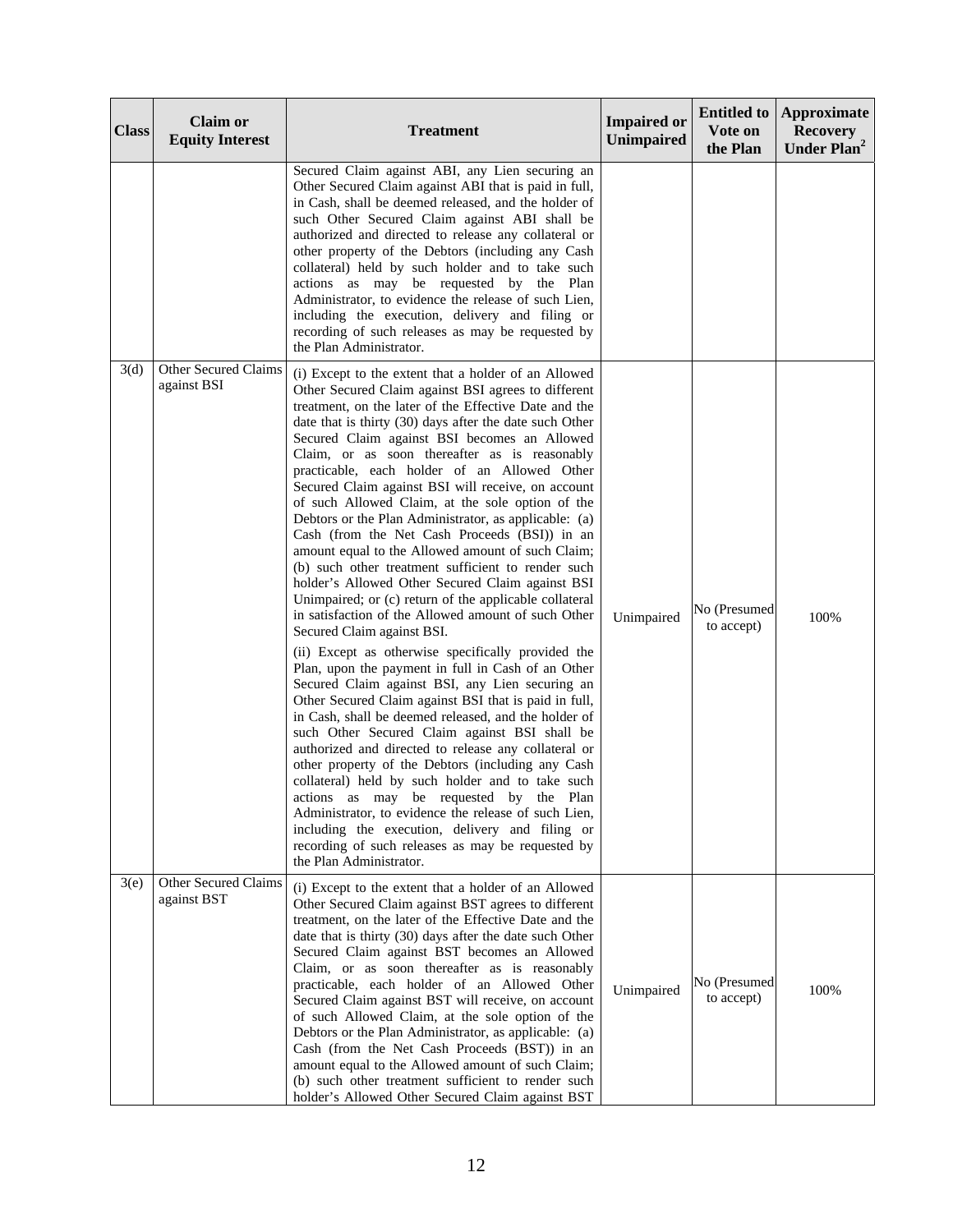| <b>Class</b> | <b>Claim or</b><br><b>Equity Interest</b> | <b>Treatment</b>                                                                                                                                                                                                                                                                                                                                                                                                                                                                                                                                                                                                                                                                                                                                                                                                                                                                                                                                                                                                                                                                                                                                                | <b>Impaired or</b><br><b>Unimpaired</b> | <b>Entitled to</b><br>Vote on<br>the Plan | Approximate<br><b>Recovery</b><br>Under Plan <sup>2</sup> |
|--------------|-------------------------------------------|-----------------------------------------------------------------------------------------------------------------------------------------------------------------------------------------------------------------------------------------------------------------------------------------------------------------------------------------------------------------------------------------------------------------------------------------------------------------------------------------------------------------------------------------------------------------------------------------------------------------------------------------------------------------------------------------------------------------------------------------------------------------------------------------------------------------------------------------------------------------------------------------------------------------------------------------------------------------------------------------------------------------------------------------------------------------------------------------------------------------------------------------------------------------|-----------------------------------------|-------------------------------------------|-----------------------------------------------------------|
|              |                                           | Unimpaired; or (c) return of the applicable collateral<br>in satisfaction of the Allowed amount of such Other<br>Secured Claim against BST.<br>(ii) Except as otherwise specifically provided in the<br>Plan, upon the payment in full in Cash of an Other<br>Secured Claim against BST, any Lien securing an<br>Other Secured Claim against BST that is paid in full,<br>in Cash, shall be deemed released, and the holder of<br>such Other Secured Claim against BST shall be<br>authorized and directed to release any collateral or<br>other property of the Debtors (including any Cash<br>collateral) held by such holder and to take such<br>actions as may be requested by the Plan<br>Administrator, to evidence the release of such Lien,<br>including the execution, delivery and filing or<br>recording of such releases as may be requested by<br>the Plan Administrator.                                                                                                                                                                                                                                                                          |                                         |                                           |                                                           |
| 4(a)         | General Unsecured<br>Claims against BSC   | Except to the extent that a holder of an Allowed<br>General Unsecured Claim against BSC agrees to less<br>favorable treatment of such Claim, in full and final<br>satisfaction, compromise, and settlement of and in<br>exchange for such Allowed General Unsecured<br>Claim against BSC, each holder thereof shall receive<br>its Pro Rata share of the Net Cash Proceeds (BSC)<br>after the Priority Tax Claims against BSC, Priority<br>Non-Tax Claims against BSC and the Other Secured<br>Claims against BSC are satisfied (or reserved for) in<br>full in accordance with the Plan, until all Allowed<br>General Unsecured Claims against BSC are satisfied<br>in full in Cash; provided, however, for purposes of<br>determining the Pro Rata share under the Plan, the<br>PBGC Subordination shall be enforced; provided,<br>further, that: (A) if any portion of a General<br>Unsecured Claim against BSC is an Insured Claim,<br>such portion of such General Unsecured Claim shall<br>be processed in accordance with section 7.9 of the<br>Plan and the holder of such Insured Claim shall not<br>be paid from the Net Cash Proceeds (BSC), and (B) | Impaired                                | Yes                                       | $6 - 8\%^{3}$                                             |

<sup>&</sup>lt;sup>2</sup><br>3 The estimated recovery for general unsecured claims depends on the amount of allowed priority claims and allowed general unsecured claims, which, based on the results of the claims reconciliation process, may ultimately be materially different from the estimates in the Recovery Analysis. *See* footnote three of the Recovery Analysis, annexed as **Exhibit C** to the Disclosure Statement. The Debtors believe that certain priority claims and general unsecured claims should be reclassified and/or disallowed as part of the claims reconciliation process. However, the Debtors cannot assure that such claims will ultimately be reclassified and/or disallowed. As such, the recovery for Class 4(a) could be as low as 6% if certain filed and unreconciled priority claims and general unsecured claims asserted against the Debtors are ultimately allowed as part of the claims reconciliation process.

 Additionally, this range is not inclusive of unliquidated tort claims. Forty-four (44) claims related to unliquidated tort claims were filed against the Debtors, of which thirty-nine (39) claims are related to asbestosrelated litigations and may be reduced by applicable insurance coverage, as discussed in more detail in section IV(O) of the Disclosure Statement. The Debtors do not currently have an estimate for such tort claims, and the recovery amount for general unsecured creditors may be lower depending on the ultimate value of the unliquidated tort claims. If the unliquidated tort claims are ultimately allowed and not paid by available insurance, recovery for general unsecured creditors could be even lower.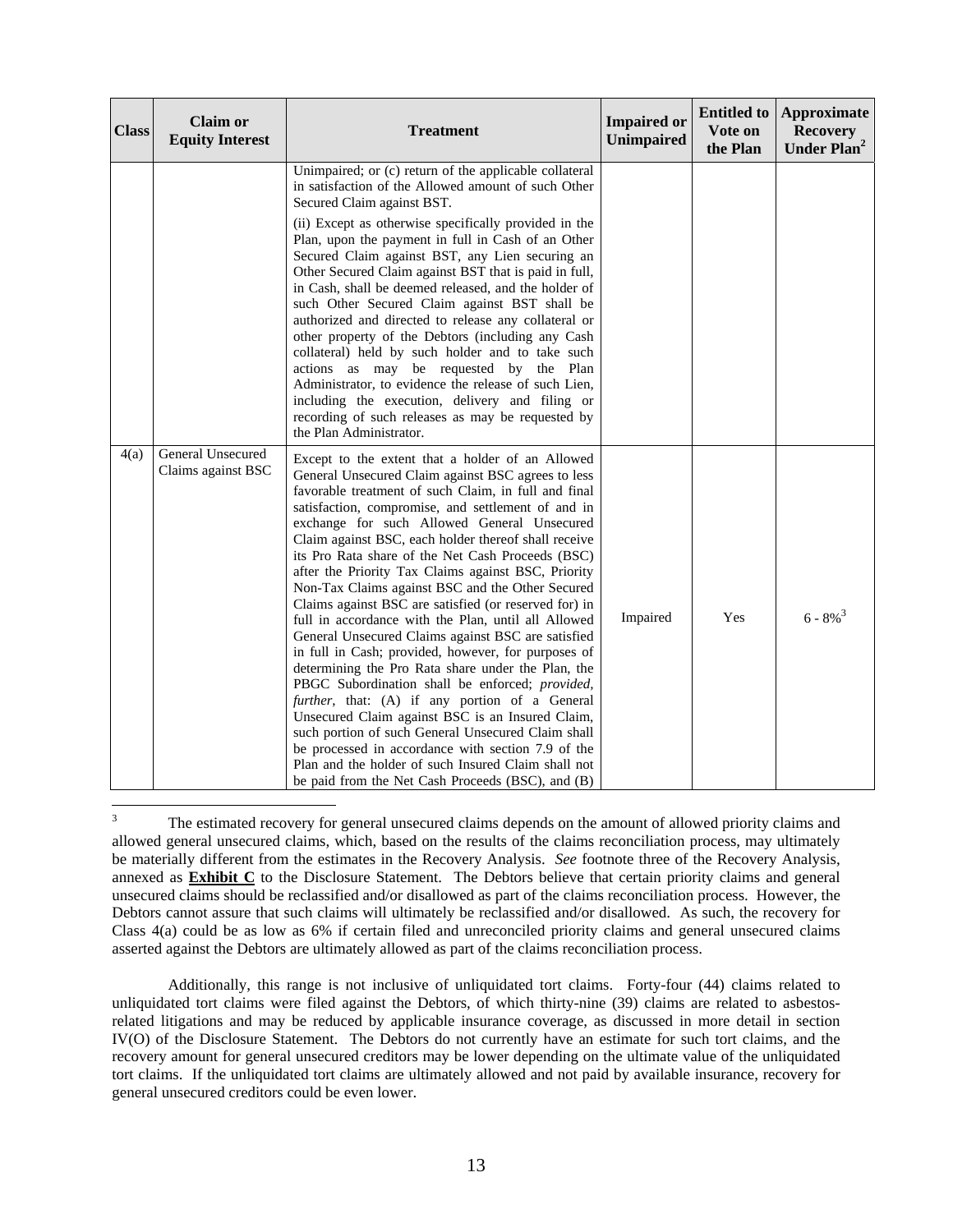| <b>Class</b> | <b>Claim or</b><br><b>Equity Interest</b> | <b>Treatment</b>                                                                                                                                                                                                                                                                                                                                                                                                                                                                                                                                                                                                                                                                                                                                                                                                                                                                                                                                                                                                                                                                                                                                                                                                                                                                                                                                                                                                                                                                                | <b>Impaired or</b><br><b>Unimpaired</b> | <b>Entitled to</b><br>Vote on<br>the Plan | Approximate<br><b>Recovery</b><br>Under Plan <sup>2</sup> |
|--------------|-------------------------------------------|-------------------------------------------------------------------------------------------------------------------------------------------------------------------------------------------------------------------------------------------------------------------------------------------------------------------------------------------------------------------------------------------------------------------------------------------------------------------------------------------------------------------------------------------------------------------------------------------------------------------------------------------------------------------------------------------------------------------------------------------------------------------------------------------------------------------------------------------------------------------------------------------------------------------------------------------------------------------------------------------------------------------------------------------------------------------------------------------------------------------------------------------------------------------------------------------------------------------------------------------------------------------------------------------------------------------------------------------------------------------------------------------------------------------------------------------------------------------------------------------------|-----------------------------------------|-------------------------------------------|-----------------------------------------------------------|
|              |                                           | the portion of a General Unsecured Claim against<br>BSC that is not an Insured Claim shall receive its Pro<br>Rata share of the Net Cash Proceeds (BSC), as<br>provided herein, solely to the extent that such<br>uninsured portion of such General Unsecured Claim<br>against BSC is an Allowed General Unsecured<br>Claim.                                                                                                                                                                                                                                                                                                                                                                                                                                                                                                                                                                                                                                                                                                                                                                                                                                                                                                                                                                                                                                                                                                                                                                    |                                         |                                           |                                                           |
| 4(b)         | General Unsecured<br>Claims against BGI   | Except to the extent that a holder of an Allowed<br>General Unsecured Claim against BGI agrees to less<br>favorable treatment of such Claim, in full and final<br>satisfaction, compromise, and settlement of and in<br>exchange for such Allowed General Unsecured<br>Claim against BGI, each holder thereof shall receive<br>its Pro Rata share of the Net Cash Proceeds (BGI)<br>after the Priority Tax Claims against BGI, Priority<br>Non-Tax Claims against BGI and the Other Secured<br>Claims against BGI are satisfied (or reserved for) in<br>full in accordance with the Plan, until all Allowed<br>General Unsecured Claims against BGI are satisfied<br>in full in Cash; provided, however, for purposes of<br>determining the Pro Rata share under the Plan, the<br>PBGC Subordination shall be enforced; provided,<br>further, that: (A) if any portion of a General<br>Unsecured Claim against BGI is an Insured Claim,<br>such portion of such General Unsecured Claim shall<br>be processed in accordance with section 7.9 of the<br>Plan and the holder of such Insured Claim shall not<br>be paid from the Net Cash Proceeds (BGI), and<br>(B) the portion of a General Unsecured Claim against<br>BGI that is not an Insured Claim shall receive its Pro<br>Rata share of the Net Cash Proceeds (BGI), as<br>provided herein, solely to the extent that such<br>uninsured portion of such General Unsecured Claim<br>against BGI is an Allowed General Unsecured<br>Claim. | Impaired                                | <b>Yes</b>                                | $1 - 2\%$ <sup>4</sup>                                    |
| 4(c)         | General Unsecured                         | Except to the extent that a holder of an Allowed                                                                                                                                                                                                                                                                                                                                                                                                                                                                                                                                                                                                                                                                                                                                                                                                                                                                                                                                                                                                                                                                                                                                                                                                                                                                                                                                                                                                                                                | Impaired                                | Yes                                       | $1 - 2\%$ <sup>5</sup>                                    |

 $\frac{1}{4}$  The estimated recovery for general unsecured claims depends on the amount of allowed priority claims and allowed general unsecured claims, which, based on the results of the claims reconciliation process, may ultimately be materially different from the estimates in the Recovery Analysis. *See* footnote three of the Recovery Analysis, annexed as **Exhibit C** to the Disclosure Statement. The Debtors believe that certain priority claims and general unsecured claims should be reclassified and/or disallowed as part of the claims reconciliation process. However, the Debtors cannot assure that such claims will ultimately be reclassified and/or disallowed. As such, the recovery for Class 4(b) could be as low as 1% if certain filed and unreconciled priority claims and general unsecured claims asserted against the Debtors are ultimately allowed as part of the claims reconciliation process.

5 The estimated recovery for general unsecured claims depends on the amount of allowed priority claims and allowed general unsecured claims, which, based on the results of the claims reconciliation process, may ultimately be materially different from the estimates in the Recovery Analysis. *See* footnote three of the Recovery Analysis, annexed as **Exhibit C** to the Disclosure Statement. The Debtors believe that certain priority claims and general unsecured claims should be reclassified and/or disallowed as part of the claims reconciliation process. However, the Debtors cannot assure that such claims will ultimately be reclassified and/or disallowed. As such, the recovery for Class 4(c) could be as low as 1% if certain filed and unreconciled priority claims and general unsecured claims asserted against the Debtors are ultimately allowed as part of the claims reconciliation process.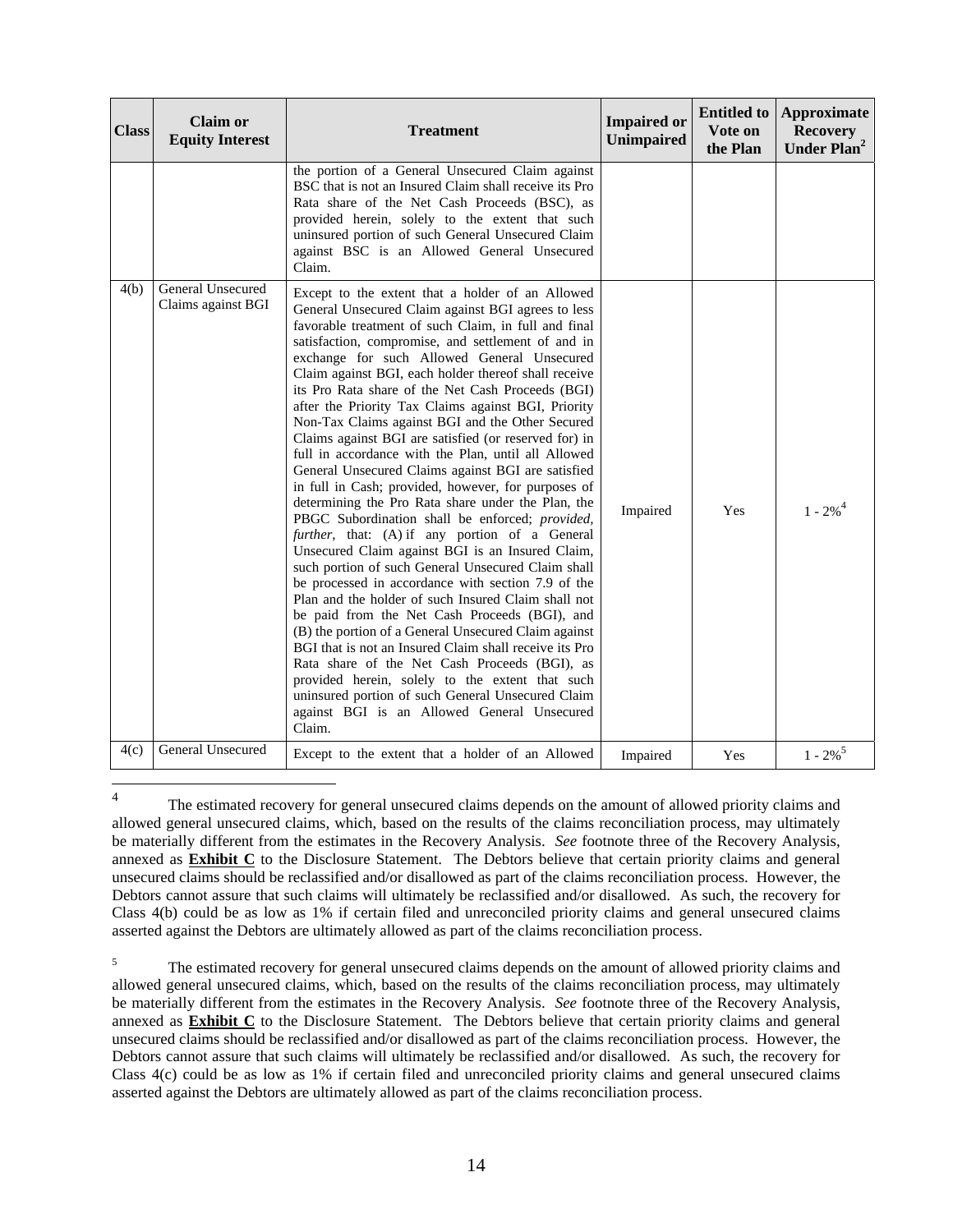| <b>Class</b> | <b>Claim or</b><br><b>Equity Interest</b> | <b>Treatment</b>                                                                                                                                                                                                                                                                                                                                                                                                                                                                                                                                                                                                                                                                                                                                                                                                                                                                                                                                                                                                                                                                                                                                                                                                                                                                                                                                                                                                                                                                             | <b>Impaired or</b><br><b>Unimpaired</b> | <b>Entitled to</b><br>Vote on<br>the Plan | Approximate<br><b>Recovery</b><br>Under Plan <sup>2</sup> |
|--------------|-------------------------------------------|----------------------------------------------------------------------------------------------------------------------------------------------------------------------------------------------------------------------------------------------------------------------------------------------------------------------------------------------------------------------------------------------------------------------------------------------------------------------------------------------------------------------------------------------------------------------------------------------------------------------------------------------------------------------------------------------------------------------------------------------------------------------------------------------------------------------------------------------------------------------------------------------------------------------------------------------------------------------------------------------------------------------------------------------------------------------------------------------------------------------------------------------------------------------------------------------------------------------------------------------------------------------------------------------------------------------------------------------------------------------------------------------------------------------------------------------------------------------------------------------|-----------------------------------------|-------------------------------------------|-----------------------------------------------------------|
|              | Claims against ABI                        | General Unsecured Claim against ABI agrees to less<br>favorable treatment of such Claim, in full and final<br>satisfaction, compromise, and settlement of and in<br>exchange for such Allowed General Unsecured<br>Claim against ABI, each holder thereof shall receive<br>its Pro Rata share of the Net Cash Proceeds (ABI)<br>after the Priority Tax Claims against ABI, Priority<br>Non-Tax Claims against ABI and the Other Secured<br>Claims against ABI are satisfied (or reserved for) in<br>full in accordance with the Plan, until all Allowed<br>General Unsecured Claims against ABI are satisfied<br>in full in Cash; provided, however, for purposes of<br>determining the Pro Rata share under the Plan, the<br>PBGC Subordination shall be enforced; provided,<br>further, that: (A) if any portion of a General<br>Unsecured Claim against ABI is an Insured Claim,<br>such portion of such General Unsecured Claim shall<br>be processed in accordance with section 7.9 of the<br>Plan and the holder of such Insured Claim shall not<br>be paid from the Net Cash Proceeds (ABI), and (B)<br>the portion of a General Unsecured Claim against<br>ABI that is not an Insured Claim shall receive its Pro<br>Rata share of the Net Cash Proceeds (ABI), as<br>provided herein, solely to the extent that such<br>uninsured portion of such General Unsecured Claim<br>against ABI is an Allowed General Unsecured<br>Claim.                                                  |                                         |                                           |                                                           |
| 4(d)         | General Unsecured<br>Claims against BSI   | Except to the extent that a holder of an Allowed<br>General Unsecured Claim against BSI agrees to less<br>favorable treatment of such Claim, in full and final<br>satisfaction, compromise, and settlement of and in<br>exchange for such Allowed General Unsecured<br>Claim against BSI, each holder thereof shall receive<br>its Pro Rata share of the Net Cash Proceeds (BSI)<br>after the Priority Tax Claims against BSI, Priority<br>Non-Tax Claims against BSI and the Other Secured<br>Claims against BSI are satisfied (or reserved for) in<br>full in accordance with the Plan, until all Allowed<br>General Unsecured Claims against BSI are satisfied<br>in full in Cash; provided, however, for purposes of<br>determining the Pro Rata share under the Plan, the<br>PBGC Subordination shall be enforced; provided,<br>further, that: (A) if any portion of a General<br>Unsecured Claim against BSI is an Insured Claim,<br>such portion of such General Unsecured Claim shall<br>be processed in accordance with section 7.9 of the<br>Plan and the holder of such Insured Claim shall not<br>be paid from the Net Cash Proceeds (BSI), and (B)<br>the portion of a General Unsecured Claim against<br>BSI that is not an Insured Claim shall receive its Pro<br>Rata share of the Net Cash Proceeds (BSI), as<br>provided herein, solely to the extent that such<br>uninsured portion of such General Unsecured Claim<br>against BSI is an Allowed General Unsecured Claim. | Impaired                                | Yes                                       | N/A <sup>6</sup>                                          |

The Debtors believe that the PBGC is the only creditor in this class.

 $\frac{1}{6}$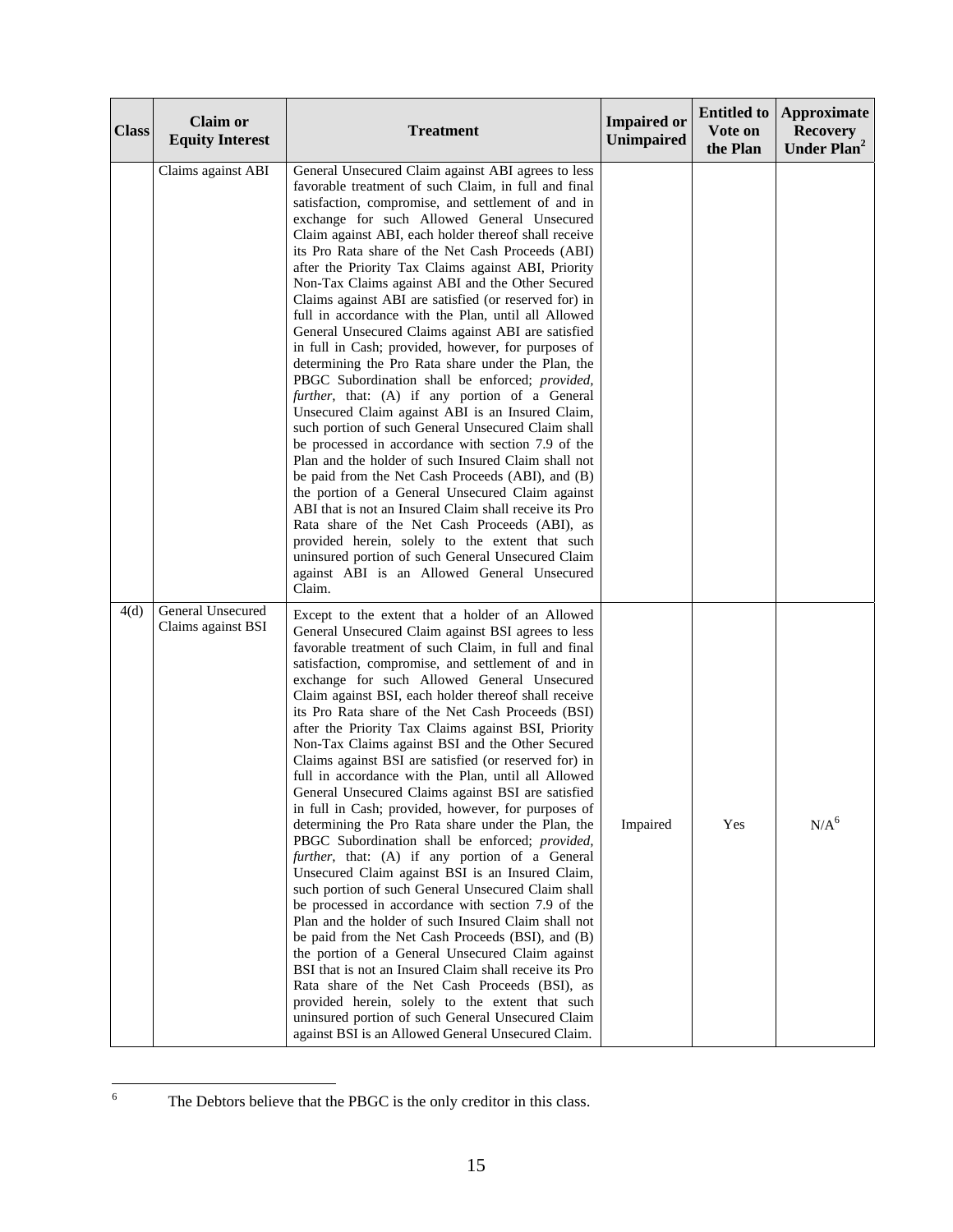| <b>Class</b> | <b>Claim or</b><br><b>Equity Interest</b>               | <b>Treatment</b>                                                                                                                                                                                                                                                                                                                                                                                                                                                                                                                                                                                                                                                                                                                                                                                                                                                                                                                                                                                                                                                                                                                                                                                                                                                                                                                                                                                                                                                                                  | <b>Impaired or</b><br>Unimpaired | <b>Entitled to</b><br>Vote on<br>the Plan | Approximate<br><b>Recovery</b><br>Under Plan <sup>2</sup> |
|--------------|---------------------------------------------------------|---------------------------------------------------------------------------------------------------------------------------------------------------------------------------------------------------------------------------------------------------------------------------------------------------------------------------------------------------------------------------------------------------------------------------------------------------------------------------------------------------------------------------------------------------------------------------------------------------------------------------------------------------------------------------------------------------------------------------------------------------------------------------------------------------------------------------------------------------------------------------------------------------------------------------------------------------------------------------------------------------------------------------------------------------------------------------------------------------------------------------------------------------------------------------------------------------------------------------------------------------------------------------------------------------------------------------------------------------------------------------------------------------------------------------------------------------------------------------------------------------|----------------------------------|-------------------------------------------|-----------------------------------------------------------|
| 4(e)         | General Unsecured<br>Claims against BST                 | Except to the extent that a holder of an Allowed<br>General Unsecured Claim against BST agrees to less<br>favorable treatment of such Claim, in full and final<br>satisfaction, compromise, and settlement of and in<br>exchange for such Allowed General Unsecured<br>Claim against BST, each holder thereof shall receive<br>its Pro Rata share of the Net Cash Proceeds (BST)<br>after the Priority Tax Claims against BST, Priority<br>Non-Tax Claims against BST and the Other Secured<br>Claims against BST are satisfied (or reserved for) in<br>full in accordance with the Plan, until all Allowed<br>General Unsecured Claims against BST are satisfied<br>in full in Cash; provided, however, for purposes of<br>determining the Pro Rata share under the Plan, the<br>PBGC Subordination shall be enforced; provided,<br>further, . that: (A) if any portion of a General<br>Unsecured Claim against BST is an Insured Claim,<br>such portion of such General Unsecured Claim shall<br>be processed in accordance with section 7.9 of the<br>Plan and the holder of such Insured Claim shall not<br>be paid from the Net Cash Proceeds (BST), and (B)<br>the portion of a General Unsecured Claim against<br>BST that is not an Insured Claim shall receive its Pro<br>Rata share of the Net Cash Proceeds (BST), as<br>provided herein, solely to the extent that such<br>uninsured portion of such General Unsecured Claim<br>against BST is an Allowed General Unsecured<br>Claim. | Impaired                         | Yes                                       | $0.1\%$ <sup>7</sup>                                      |
| 5(a)         | Subordinated<br><b>Securities Claims</b><br>against BSC | On the Effective Date, all Subordinated Securities<br>Claims against BSC shall be deemed cancelled<br>without further action by or order of the Bankruptcy<br>Court, and shall be of no further force and effect,<br>whether surrendered for cancellation or otherwise.<br>Holders of Subordinated Securities Claims against<br>BSC shall not receive or retain any property under<br>the Plan on account of such Subordinated Securities<br>Claims against BSC; provided, however, that in the<br>event that all other Allowed Claims against BSC<br>have been satisfied in full in accordance with the<br>Bankruptcy Code and the Plan, each holder of a<br>Subordinated Securities Claim against BSC may<br>receive its Pro Rata Share of any remaining assets in<br>BSC.                                                                                                                                                                                                                                                                                                                                                                                                                                                                                                                                                                                                                                                                                                                      | Impaired                         | No (Deemed<br>to reject)                  | 0%                                                        |
| 5(b)         | Subordinated<br><b>Securities Claims</b><br>against BGI | On the Effective Date, all Subordinated Securities<br>Claims against BGI shall be deemed cancelled<br>without further action by or order of the Bankruptcy<br>Court, and shall be of no further force and effect,<br>whether surrendered for cancellation or otherwise.<br>Holders of Subordinated Securities Claims against<br>BGI shall not receive or retain any property under<br>the Plan on account of such Subordinated Securities<br>Claims against BGI; provided, however, that in the<br>event that all other Allowed Claims against BGI have<br>been satisfied in full in accordance with the                                                                                                                                                                                                                                                                                                                                                                                                                                                                                                                                                                                                                                                                                                                                                                                                                                                                                          | Impaired                         | No (Deemed<br>to reject)                  | 0%                                                        |

The Debtors believe that the PBGC is the only creditor in this class.

-<br>7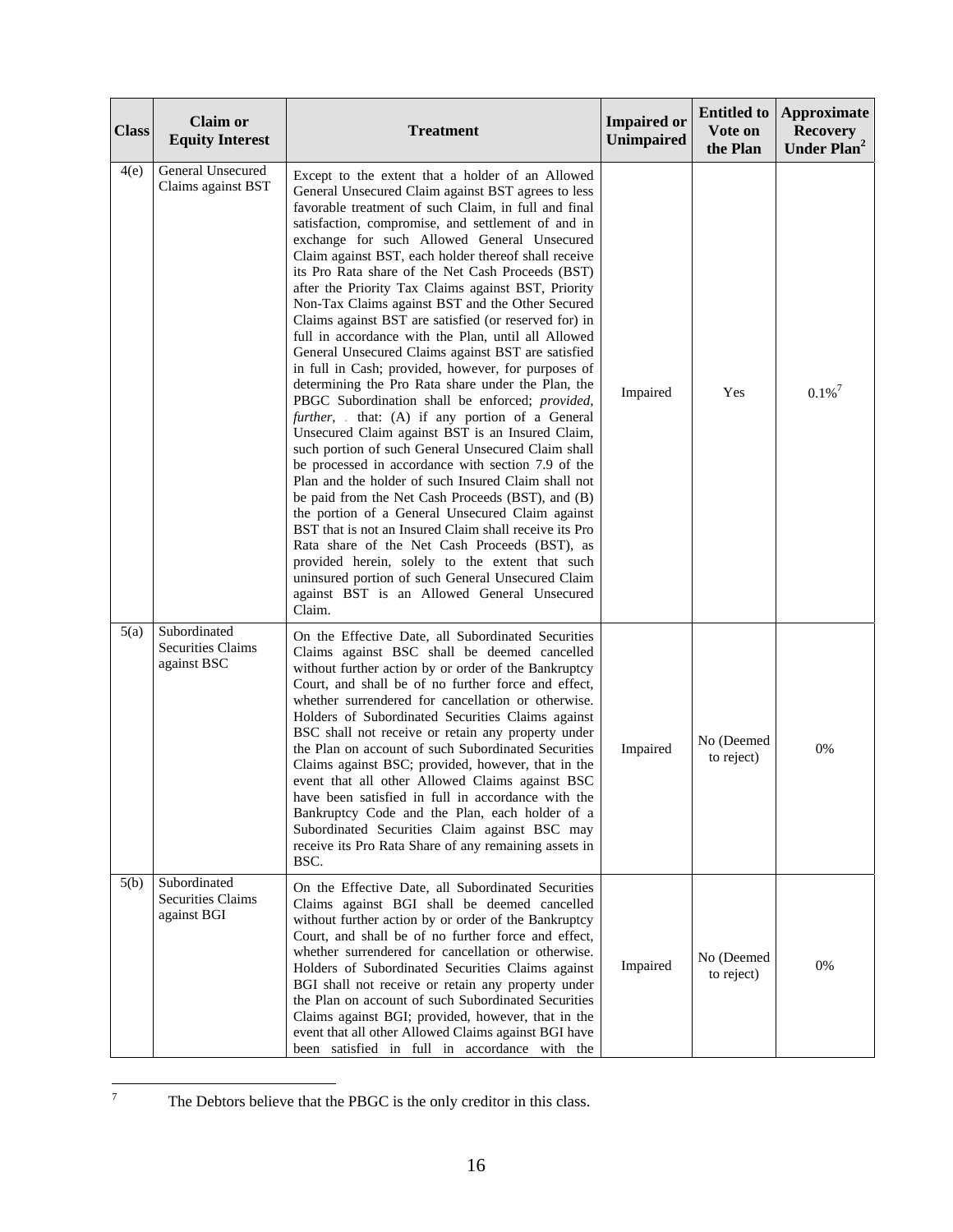| <b>Class</b> | <b>Claim or</b><br><b>Equity Interest</b>               | <b>Treatment</b>                                                                                                                                                                                                                                                                                                                                                                                                                                                                                                                                                                                                                                                                                                                                                             | <b>Impaired or</b><br><b>Unimpaired</b> | <b>Entitled to</b><br>Vote on<br>the Plan | <b>Approximate</b><br><b>Recovery</b><br>Under Plan <sup>2</sup> |
|--------------|---------------------------------------------------------|------------------------------------------------------------------------------------------------------------------------------------------------------------------------------------------------------------------------------------------------------------------------------------------------------------------------------------------------------------------------------------------------------------------------------------------------------------------------------------------------------------------------------------------------------------------------------------------------------------------------------------------------------------------------------------------------------------------------------------------------------------------------------|-----------------------------------------|-------------------------------------------|------------------------------------------------------------------|
|              |                                                         | Bankruptcy Code and the Plan, each holder of a<br>Subordinated Securities Claim against BGI may<br>receive its Pro Rata Share of any remaining assets in<br>BGI.                                                                                                                                                                                                                                                                                                                                                                                                                                                                                                                                                                                                             |                                         |                                           |                                                                  |
| 5(c)         | Subordinated<br><b>Securities Claims</b><br>against ABI | On the Effective Date, all Subordinated Securities<br>Claims against ABI shall be deemed cancelled<br>without further action by or order of the Bankruptcy<br>Court, and shall be of no further force and effect,<br>whether surrendered for cancellation or otherwise.<br>Holders of Subordinated Securities Claims against<br>ABI shall not receive or retain any property under<br>the Plan on account of such Subordinated Securities<br>Claims against ABI; provided, however, that in the<br>event that all other Allowed Claims against ABI have<br>been satisfied in full in accordance with the<br>Bankruptcy Code and the Plan, each holder of a<br>Subordinated Securities Claim against ABI may<br>receive its Pro Rata Share of any remaining assets in<br>ABI. | Impaired                                | No (Deemed<br>to reject)                  | 0%                                                               |
| 5(d)         | Subordinated<br><b>Securities Claims</b><br>against BSI | On the Effective Date, all Subordinated Securities<br>Claims against BSI shall be deemed cancelled<br>without further action by or order of the Bankruptcy<br>Court, and shall be of no further force and effect,<br>whether surrendered for cancellation or otherwise.<br>Holders of Subordinated Securities Claims against<br>BSI shall not receive or retain any property under the<br>Plan on account of such Subordinated Securities<br>Claims against BSI; provided, however, that in the<br>event that all other Allowed Claims against BSI have<br>been satisfied in full in accordance with the<br>Bankruptcy Code and the Plan, each holder of a<br>Subordinated Securities Claim against BSI may<br>receive its Pro Rata Share of any remaining assets in<br>BSI. | Impaired                                | No (Deemed<br>to reject)                  | 0%                                                               |
| 5(e)         | Subordinated<br><b>Securities Claims</b><br>against BST | On the Effective Date, all Subordinated Securities<br>Claims against BST shall be deemed cancelled<br>without further action by or order of the Bankruptcy<br>Court, and shall be of no further force and effect,<br>whether surrendered for cancellation or otherwise.<br>Holders of Subordinated Securities Claims against<br>BST shall not receive or retain any property under<br>the Plan on account of such Subordinated Securities<br>Claims against BST; provided, however, that in the<br>event that all other Allowed Claims against BST<br>have been satisfied in full in accordance with the<br>Bankruptcy Code and the Plan, each holder of a<br>Subordinated Securities Claim against BST may<br>receive its Pro Rata Share of any remaining assets in<br>BST. | Impaired                                | No (Deemed<br>to reject)                  | 0%                                                               |
| 6(a)         | Intercompany<br>Interests in BGI                        | All Intercompany Interests in BGI shall be cancelled<br>if and when BGI is dissolved in accordance with<br>Section $5.4(f)$ of the Plan.<br>Each holder of an<br>Intercompany Interest in BGI shall neither receive<br>nor retain any property of the estate or direct interest<br>in property of the estate of BGI on account of such<br>Intercompany<br>thereafter;<br>provided,<br>Interests                                                                                                                                                                                                                                                                                                                                                                              | Impaired                                | No (Deemed<br>to reject)                  | 0%                                                               |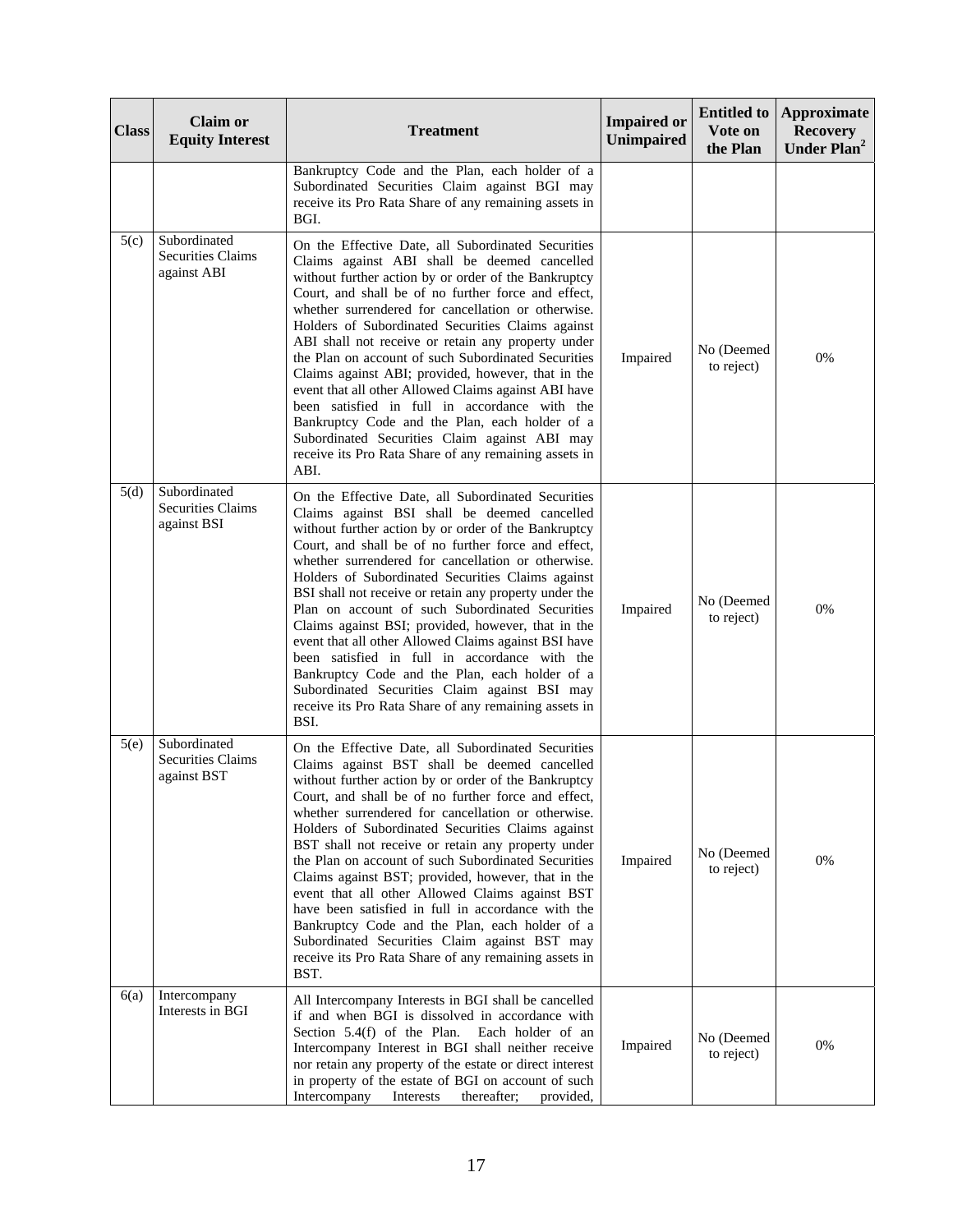| <b>Class</b> | <b>Claim or</b><br><b>Equity Interest</b> | <b>Treatment</b>                                                                                                                                                                                                                                                                                                                                                                                                                                                                                                                                                                                                                                                                                                                                                                                                                                            | <b>Impaired or</b><br>Unimpaired | <b>Entitled</b> to<br>Vote on<br>the Plan | <b>Approximate</b><br><b>Recovery</b><br>Under Plan <sup>2</sup> |
|--------------|-------------------------------------------|-------------------------------------------------------------------------------------------------------------------------------------------------------------------------------------------------------------------------------------------------------------------------------------------------------------------------------------------------------------------------------------------------------------------------------------------------------------------------------------------------------------------------------------------------------------------------------------------------------------------------------------------------------------------------------------------------------------------------------------------------------------------------------------------------------------------------------------------------------------|----------------------------------|-------------------------------------------|------------------------------------------------------------------|
|              |                                           | however, that in the event that all Allowed Claims<br>against BGI have been satisfied in full in accordance<br>with the Bankruptcy Code and the Plan, each holder<br>of an Intercompany Interest in BGI may receive its<br>Pro Rata Share of any remaining assets in BGI.                                                                                                                                                                                                                                                                                                                                                                                                                                                                                                                                                                                   |                                  |                                           |                                                                  |
| 6(b)         | Intercompany<br>Interests in ABI          | All Intercompany Interests in ABI shall be cancelled<br>if and when ABI is dissolved in accordance with<br>Section 5.4(f) of the Plan. Each holder of an<br>Intercompany Interest in ABI shall neither receive<br>nor retain any property of the estate or direct interest<br>in property of the estate of ABI on account of such<br>thereafter;<br>Intercompany<br>Interests<br>provided,<br>however, that in the event that all Allowed Claims<br>against BGI have been satisfied in full in accordance<br>with the Bankruptcy Code and the Plan, each holder<br>of an Intercompany Interest in ABI may receive its<br>Pro Rata Share of any remaining assets in ABI.                                                                                                                                                                                     | Impaired                         | No (Deemed<br>to reject)                  | 0%                                                               |
| 6(c)         | Intercompany<br>Interests in BSI          | All Intercompany Interests in BSI shall be cancelled<br>if and when BSI is dissolved in accordance with<br>Section 5.4(f) of the Plan. Each holder of an<br>Intercompany Interest in BSI shall neither receive<br>nor retain any property of the estate or direct interest<br>in property of the estate of BSI on account of such<br>Intercompany<br>Interests<br>thereafter;<br>provided,<br>however, that in the event that all Allowed Claims<br>against BSI have been satisfied in full in accordance<br>with the Bankruptcy Code and the Plan, each holder<br>of an Intercompany Interest in BSI may receive its<br>Pro Rata Share of any remaining assets in BSI.                                                                                                                                                                                     | Impaired                         | No (Deemed<br>to reject)                  | 0%                                                               |
| 6(d)         | Intercompany<br>Interests in BST          | All Intercompany Interests in BST shall be cancelled<br>if and when BST is dissolved in accordance with<br>Section 5.4(f) of the Plan. Each holder of an<br>Intercompany Interest in BST shall neither receive<br>nor retain any property of the estate or direct interest<br>in property of the estate of BST on account of such<br>Intercompany<br>thereafter;<br>Interests<br>provided,<br>however, that in the event that all Allowed Claims<br>against BST have been satisfied in full in accordance<br>with the Bankruptcy Code and the Plan, each holder<br>of an Intercompany Interest in BST may receive its<br>Pro Rata Share of any remaining assets in BST.                                                                                                                                                                                     | Impaired                         | No (Deemed<br>to reject)                  | 0%                                                               |
| 7(a)         | Equity Interests in<br><b>BSC</b>         | On the Effective Date, (i) all Equity Interests in BSC<br>shall be cancelled and one share of BSC common<br>stock (the "Single Share") shall be issued to the Plan<br>Administrator to hold in trust as custodian for the<br>benefit of the former holders of Equity Interests in<br>BSC consistent with their former relative priority and<br>economic entitlements and the Single Share shall be<br>recorded on the books and records maintained by the<br>Plan Administrator without any necessity for any<br>other or further actions to be taken by or on behalf of<br>BSC; (ii) each former holder of Equity Interests in<br>BSC (through their interest in the Single Share, as<br>applicable) shall neither receive nor retain any<br>property of the Estate or direct interest in property of<br>the Estate on account of such Equity Interests in | Impaired                         | No (Deemed<br>to reject)                  | 0%                                                               |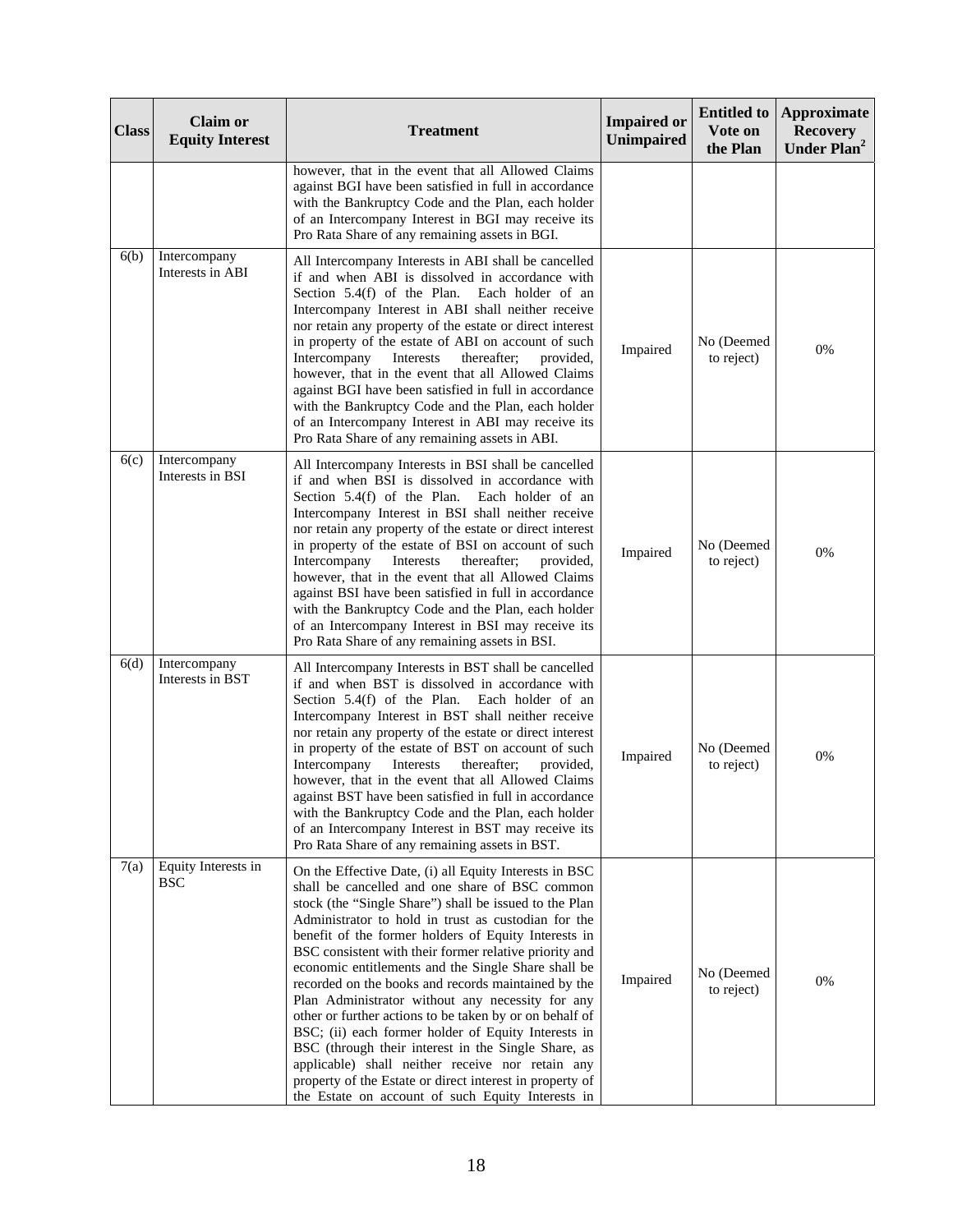| <b>Class</b> | <b>Claim or</b><br><b>Equity Interest</b> | <b>Treatment</b>                                                                                                                                                                                                                                                                                                                                                                                                                                                                                                                                                                                                                                                                                                                                                                                                                                                                                                                                                                                                                                                                                                                                                                                                                                                   | <b>Impaired or</b><br><b>Unimpaired</b> | Vote on<br>the Plan | <b>Entitled to   Approximate</b><br><b>Recovery</b><br>Under Plan <sup>2</sup> |
|--------------|-------------------------------------------|--------------------------------------------------------------------------------------------------------------------------------------------------------------------------------------------------------------------------------------------------------------------------------------------------------------------------------------------------------------------------------------------------------------------------------------------------------------------------------------------------------------------------------------------------------------------------------------------------------------------------------------------------------------------------------------------------------------------------------------------------------------------------------------------------------------------------------------------------------------------------------------------------------------------------------------------------------------------------------------------------------------------------------------------------------------------------------------------------------------------------------------------------------------------------------------------------------------------------------------------------------------------|-----------------------------------------|---------------------|--------------------------------------------------------------------------------|
|              |                                           | BSC; provided, that in the event that all Allowed<br>Claims have been satisfied in full in accordance with<br>the Bankruptcy Code and the Plan, each former<br>holder of an Equity Interest in BSC may receive its<br>share of any remaining assets of BSC consistent with<br>such holder's rights of payment and former relative<br>priority and economic entitlements existing<br>immediately prior to the Petition Date; (iii) unless<br>otherwise determined by the Plan Administrator, on<br>the date that BSC's Chapter 11 Case is closed in<br>accordance with Section 5.16 of the Plan, the Single<br>Share issued on the Effective Date shall be deemed<br>cancelled and of no further force and effect without<br>any necessity for any other or further actions to be<br>taken by or on behalf of BSC, provided that such<br>cancellation does not adversely impact the Debtors'<br>Estates; and (iv) the continuing rights of the former<br>holders of Equity Interests in BSC (including<br>through their interest in Single Share or otherwise)<br>shall be nontransferable except (A) by operation of<br>law or (B) for administrative transfers where the<br>ultimate beneficiary has not changed, subject to the<br>Plan Administrator's consent. |                                         |                     |                                                                                |

### **Select Plan Provisions**

#### 10.4. *Injunction.*

**(a) Upon entry of the Confirmation Order, all holders of Claims and Interests and other parties in interest, along with their respective present or former employees, agents, officers, directors, principals, and affiliates, shall be enjoined from taking any actions to interfere with the implementation or consummation of the Plan in relation to any Claim extinguished, discharged, or released pursuant to the Plan.** 

**(b) Except as expressly provided in the Plan, the Confirmation Order, or a separate order of the Bankruptcy Court, all Entities who have held, hold, or may hold Claims against or Interests in the Debtors (whether proof of such Claims or Interests has been filed or not and whether or not such Entities vote in favor of, against or abstain from voting on the Plan or are presumed to have accepted or deemed to have rejected the Plan) and other parties in interest, along with their respective present or former employees, agents, officers, directors, principals, and affiliates are permanently enjoined, on and after the Effective Date, solely with respect to any Claims, Interests, and Causes of Action that will be or are extinguished, discharged, or released pursuant to the Plan from (i) commencing, conducting, or continuing in any manner, directly or indirectly, any suit, action, or other proceeding of any kind (including, without limitation, any proceeding in a judicial, arbitral, administrative or other forum) against or affecting the Debtors, or the Wind-Down Estates, as applicable; (ii) enforcing, levying, attaching (including, without limitation, any prejudgment attachment), collecting, or otherwise recovering by any manner or means, whether directly or indirectly, any judgment, award, decree, or order against the Debtors or the Wind-Down Estates; or the property of any of the Debtors or the Wind-Down Estates; (iii) creating, perfecting, or otherwise enforcing in any manner, directly or indirectly, any encumbrance of any kind against the Debtors or the Wind-Down Estates or the property of any of**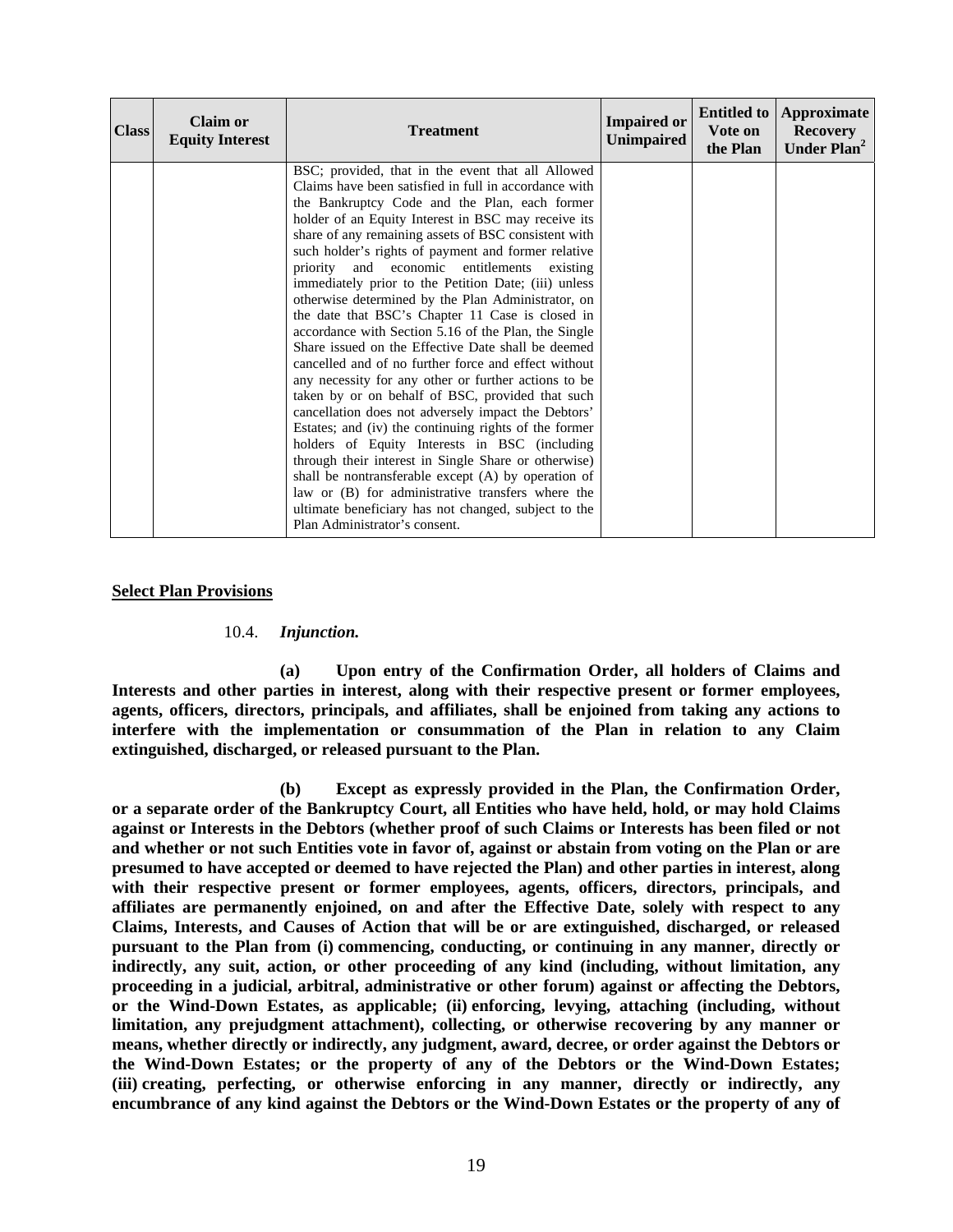**the Debtors or the Wind-Down Estates; (iv) asserting any right of setoff, directly or indirectly, against any obligation due from the Debtors or the Wind-Down Estates, or against property or interests in property of any of the Debtors or the Wind-Down Estates, except as contemplated or Allowed by the Plan; and (v) acting or proceeding in any manner, in any place whatsoever, that does not conform to or comply with the provisions of the Plan.** 

**(c) By accepting distributions pursuant to the Plan, each holder of an Allowed Claim extinguished, discharged, or released pursuant to the Plan will be deemed to have affirmatively and specifically consented to be bound by the Plan, including, without limitation, the injunctions set forth in this Section 10.4 of the Plan.** 

**(d) The injunctions in this Section 10.4 of the Plan shall extend to any successors of the Debtors (including the Wind-Down Estates) and their respective property and interests in property.** 

### 10.5. *Releases by the Debtors.*

**As of the Effective Date, except for the rights that remain in effect from and after the Effective Date to enforce the Plan, for good and valuable consideration, including their cooperation and contributions to the Chapter 11 Cases, and except as otherwise provided in the Plan or in the Confirmation Order, the Released Parties will be deemed conclusively, absolutely, unconditionally, irrevocably, and forever released and discharged, to the maximum extent permitted by law, by the Debtors, the Estates, and the Wind-Down Estates, in each case, on behalf of themselves and their respective successors, assigns, and representatives, and any and all other persons that may purport to assert any Cause of Action derivatively, by, through or on behalf of the foregoing Persons and Entities, from any and all Claims and Causes of Action, whether liquidated or unliquidated, fixed or contingent, matured or unmatured, known or unknown, foreseen or unforeseen, existing or hereinafter arising, in law, equity, or otherwise that the Debtors, the Estates, or the Wind-Down Estates would have been legally entitled to assert in their own right (whether individually or collectively) or on behalf of the holder of any Claim or Interest or other Person, based on or relating to, in whole or in part, the Debtors, the Chapter 11 Cases, the pre- and postpetition marketing and sale process, the purchase, sale, or rescission of the purchase or sale of any security of the Debtors, the subject matter of, or the transactions or events giving rise to, any Claim or Interest that is treated in the Plan, the business or contractual arrangements between any Debtor and any Released Party, the restructuring of Claims and Interests before or during the Chapter 11 Cases, the Disclosure Statement, the Plan (including the Plan Supplement), instruments and other documents relating thereto, or the solicitation of votes with respect to the Plan, or any other act or omission, in all cases based upon any act or omission, transaction, agreement, event or other occurrence taking place on or before the Effective Date; provided, that nothing herein shall be construed to release (i) the Released Parties from willful misconduct or intentional fraud as determined by a Final Order; (ii) any obligation of any party under the Plan or any document, instrument, or agreement executed to implement the Plan (including the Plan Supplement) or the Confirmation Order; or (iii) any post-Effective Date obligations of any party or Entity under the Plan or any document, instrument, or agreement executed to implement the Plan (including the Plan Supplement) or the Confirmation Order.** 

### 10.6. *Releases by Holders of Claims and Interests***.**

**As of the Effective Date, except (A) for the right to enforce the Plan (including the Plan Supplement) and the Confirmation Order or any right or obligation arising under the Plan (including the Plan Supplement) or the Confirmation Order that remain in effect or become effective after the Effective Date and (B) as otherwise expressly provided in the Plan or in the**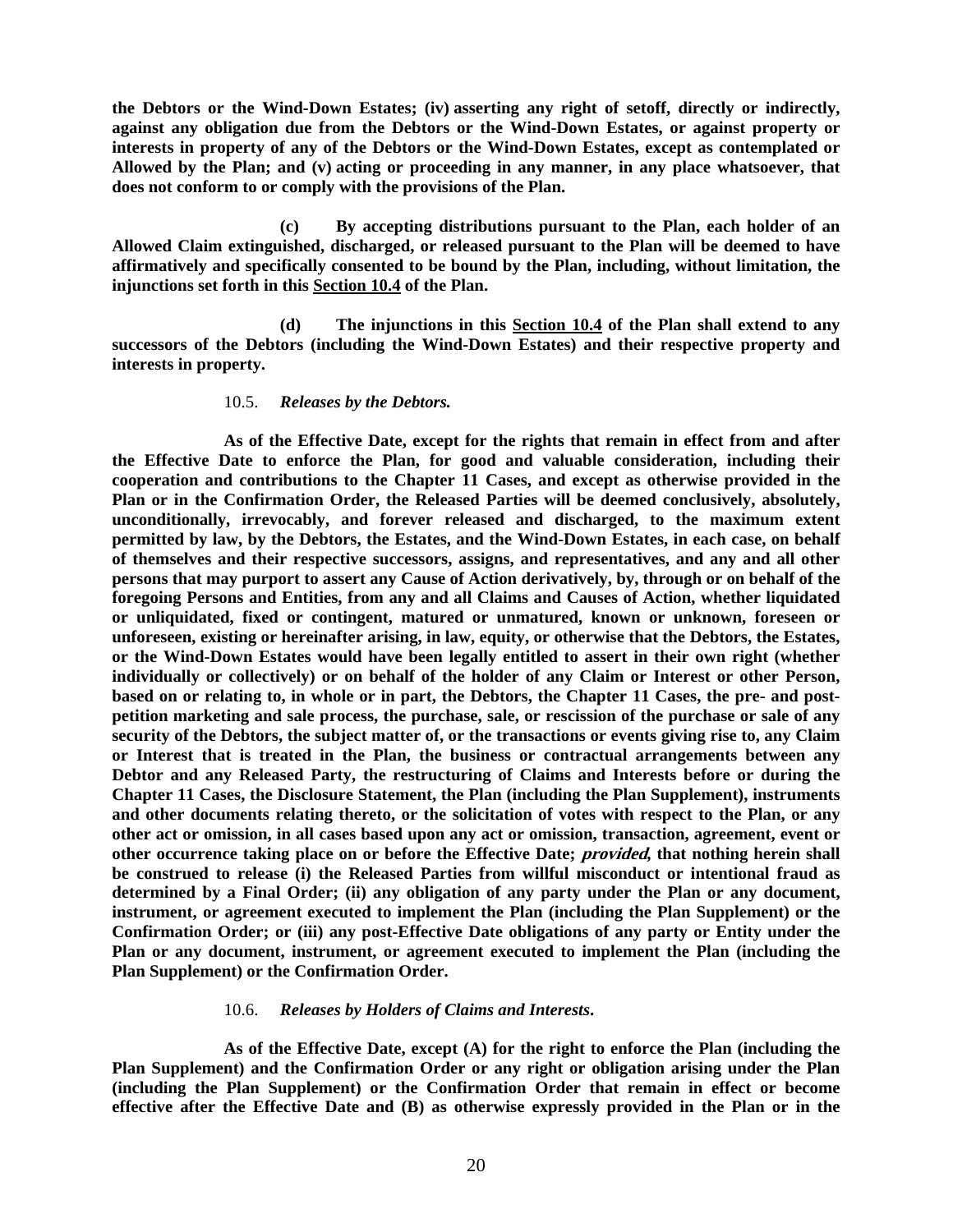**Confirmation Order, in exchange for good and valuable consideration, including the obligations of the Debtors under the Plan and the contributions of the Released Parties to facilitate and implement the Plan, to the fullest extent permissible under applicable law, as such law may be extended or integrated after the Effective Date, the Released Parties shall be deemed conclusively, absolutely, unconditionally, irrevocably and forever, released, and discharged by each of the following (each such Person or Entity, a "Releasing Party" and, collectively, the "Releasing Parties"):** 

**as such;** 

**(a) the Creditors' Committee and each of its members in their capacity** 

**(b) all holders of Claims who are entitled to vote on the Plan and vote to** 

**accept the Plan;** 

**(c) all holders of Claims who (i) are entitled to vote on the Plan and abstain from voting on the Plan or (ii) vote to reject the Plan and, in either case, do not elect to exercise their right, as provided in the Ballot, to opt-out of granting the releases set forth in this Section 10.6;** 

**(d) all holders of Claims who are deemed to accept or reject the Plan, are provided with a notice of non-voting status providing them with the right to opt-out of the releases contained in this Section 10.6, and do not elect to exercise such right;** 

**(e) with respect to any Person or Entity in the foregoing clauses (a) through (d), such entity's predecessors, successors, assigns, subsidiaries, affiliates, managed accounts or funds, managed or controlled by such Entity and all Persons entitled to assert Claims through or on behalf of such Persons or Entities solely with respect to the matters for which the Releasing Parties are providing releases to the extent such Person or Entity would be obligated to release under principles of agency if it were so directed by the applicable Person or Entity in clauses (a) through (d);** 

**in each case, from any and all Claims and Causes of Action, whether liquidated or unliquidated, fixed or contingent, matured or unmatured, known or unknown, foreseen or unforeseen, asserted or unasserted, accrued or unaccrued, existing or hereinafter arising, in law, equity, or otherwise, that entity would have been legally entitled to assert in their own right (whether individually, derivatively, or collectively) or on behalf of the holder of any Claim or Interest or other Person, based on or relating to, or in any manner arising prior to the Effective Date, from, in whole or in part, the Debtors, the Chapter 11 Cases, the pre- and post-petition marketing and sale process, the purchase, sale, or rescission of the purchase or sale of any security of the Debtors or the Wind-Down Estates, the subject matter of, or the transactions or events giving rise to, any Claim or Interest that is treated in the Plan, the business or contractual arrangements between any Debtor and any Released Party, the restructuring of Claims and Interests before or during the Chapter 11 Cases, the Disclosure Statement, the Plan (including any Plan Supplement), the DIP Documents or any related agreements, instruments, and other documents relating thereto, or the solicitation of votes with respect to the Plan, or any other act or omission, in all cases based upon any act or omission, transaction, agreement, event or other occurrence taking place on or before the Effective Date; provided, that nothing herein shall be construed to release (i) the Released Parties from gross negligence, willful misconduct or intentional fraud as determined by a Final Order; (ii) any obligation of any party under the Plan or any document, instrument, or agreement executed to implement the Plan (including the Plan Supplement) or the Confirmation Order; or (iii) any post-Effective Date obligations of any party or Entity under the Plan or any document, instrument, or agreement executed to implement the Plan (including the Plan Supplement) or the Confirmation Order; provided, further, that in the event that a Debtor has substantially defaulted in the performance of its obligations under the Plan prior to the date that all the distributions under the Plan have been made by such Debtor, holders of Claims shall continue**